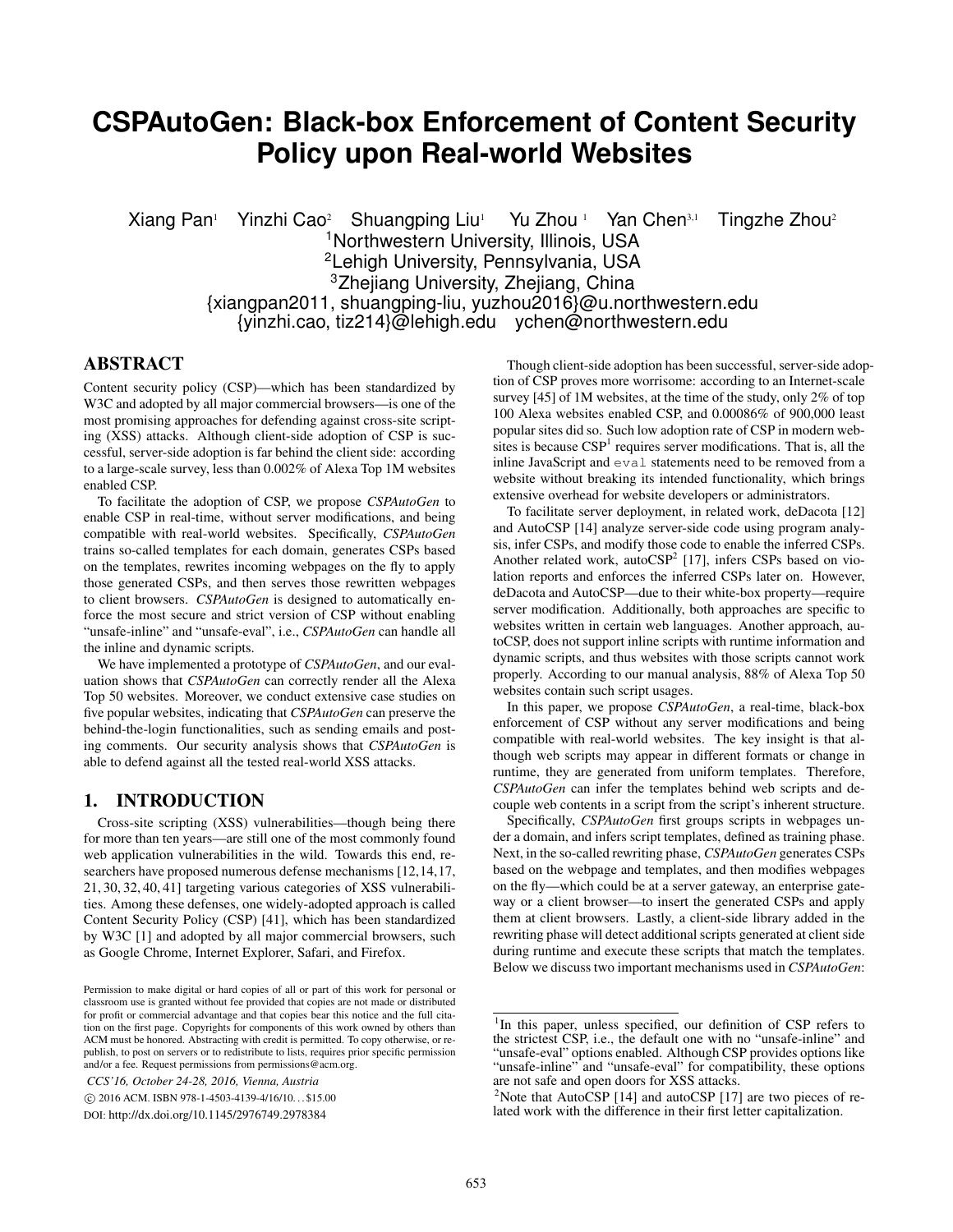- *Template Mechanism.* The proposed template—used to match incoming scripts at the rewriting and runtime phase—is composed of two parts: *generalized Abstract Syntax Tree (gAST)* and a type system. The former captures the inherent structure of scripts, e.g., *for* loop and *if* statement; the latter abstracts runtime generated information, e.g., content-specific Uniform Resource Locator (URL), to its corresponding type, such as URL type.
- *Secure JavaScript Transformation. CSPAutoGen* securely transforms common usages of JavaScript, such as dynamic scripts and inline scripts, to comply with the strictest CSP. Particularly, we propose a novel technique called *symbolic template* to securely execute dynamic scripts in eval or eval-like functions with "unsafe-eval" disabled. *CSPAutoGen* disables "unsafe-inline" as well: it imports pre-included inline scripts, i.e., these embedded in a script tag, as external files, and monitors DOM tree changes to re-import runtime-included inline scripts, i.e., these generated by DOM operations.

To evaluate *CSPAutoGen*, we focus on the following metrics and obtain corresponding results as follows:

- *Robustness.* Our evaluation on Alexa Top 50 websites shows that the median matching rate of unknown scripts is 99.2%, and templates can sustain high matching rate for at least 60 days.
- *Correctness.* Our evaluation on an open source framework shows that the accuracy of type inference is 95.9%.
- *Security.* Our evaluation on six real-word vulnerable web applications shows that *CSPAutoGen* can protect all of them against XSS attacks. Moreover, the evaluation on Alexa Top 50 websites shows that the CSP policies automatically generated by *CSPAutoGen* are more secure than the ones generated by website themselves: none of them support both "unsafe-inline" and "unsafeeval".
- *Compatibility.* Our evaluation on Alexa Top 50 websites shows that all the 50 websites can be correctly displayed. In addition, we extensively explore the behind-the-login functionalities—such as sending emails and web search—of five popular websites: they all work properly.
- *Performance.* The performance evaluation shows that the median overhead of *CSPAutoGen*'s is as small as 9.1%.

The rest of the paper is organized as follows. Section 2 provides an overview of Content Security Policy. Section 3 and Section 4 present *CSPAutoGen*'s deployment model, overall architecture and design. Then in Section 5, we discuss the implementation details of *CSPAutoGen*. The evaluation is discussed in Section 6, where we evaluate the system's template robustness, security, compatibility and performance. Next, in Section 7, we discuss several related topics and challenges. Related work is presented in Section 8 and Section 9 concludes the paper.

# 2. BACKGROUND

Content Security Policy (CSP) [1, 41] is a declarative whitelist mechanism to protect websites against XSS attacks. Specifically, CSP allows website developers to make policies for each webpage and specify which contents are allowed to load and execute on each page. These policies are delivered to the client-side browser via Content-Security-Policy HTTP response header or in a meta element. When the client-side browser receives CSP policies, the browser, if it supports CSP, will enforce the received policies to protect users. Say, for example, a webpage protected by CSP policies that only allow scripts from its own server are injected with a snippet of malicious JavaScript via an XSS vulnerability. The malicious scripts are automatically blocked because they come from an origin that is unspecified in the CSP policies.

- 1 Content-Security-Policy: defaul-src 'self';
- <sup>2</sup> image-src 'self' \*.yimg.com; object-src 'none';
- 3 script-src 'self' apis.google.com;

*Code 1: An example of CSP policy.*

Now let us introduce the details of CSP policies. A CSP policy is consisted of a set of directives. Each directive is in the form of directive-name and directive-value, where the former indicates the type of resource and the latter specifies the allowed source list for that resource type. Code 1 shows an example of CSP policy. In this example, the browser is only allowed to load images (specified by image-src) from *\*.yimg.com* and the page's current origin (specified by keyword 'self'), and scripts (specified by script-src) from *aps.google.com* and the current origin. No plugins are allowed in this page (specified by object-src and keyword 'none'), and other types of resources (specified by default-src) are only allowed to be from the current origin. In this paper, we discuss how to use *CSPAutoGen* to infer and enforce CSP policies for script type (i.e., script-src). *CSPAutoGen* can be also conveniently extended to support security policies for other resource types.

By default, CSP disables inline scripts and dynamic scripts, i.e., the function calls of eval and Function, as well as setTimeout and setInterval if their first arguments are not callable [1]. For the purpose of backward compatibility, CSP allows developers to specify keywords unsafe-inline and unsafe-eval in CSP policies: the former allows inline scripts, and the latter enables dynamic scripts. However, though convenient, these two keywords seriously mitigate the protection offered by CSP. For example, inline scripts open doors for reflected XSS, while dynamic scripts lower the bar for DOM-based XSS attacks. One of *CSPAutoGen*'s contributions is to enforce policies without setting unsafe-inline or unsafe-eval, while still preserving websites' functionalities.

There are two major levels of CSP that are commonly seen in mainstream browsers: Level 1, the mostly adopted version that provides the aforementioned functionalities, and Level 2 that introduce a new nonce feature. Specifically, the nonce allows an inline script if the script's hash or token (i.e., a random token assigned to each whitelisted inline script) is specified in the CSP policy. At the time we write the paper, Internet Explorer and Microsoft Edge do not support CSP Level 2. Our *CSPAutoGen* is compatible with both levels of CSP, because we only use the basic CSP functionalities.

# 3. OVERVIEW

In this section, we start by describing the system architecture, and then delve into three deployment models.

# 3.1 System Architecture

*CSPAutoGen* works in three phases: training, rewriting, and runtime. In the training phase, *CSPAutoGen* takes a bunch of webpage samples as a training set and generates templates. Then, in the rewriting phase, *CSPAutoGen* parses incoming webpages, generates corresponding CSPs based on the templates and rewrites webpages to include CSPs. In addition, *CSPAutoGen* also inserts templates generated in training phase and a client-side JavaScript library to each webpage. Lastly, in the runtime phase at the clientside, the injected CSPs are enforced by the browser, guaranteeing that illegitimate scripts are not executed. The previously-injected library and templates ensure the runtime-included scripts and dynamic scripts that match templates can be imported. Now, we introduce these three phases in detail.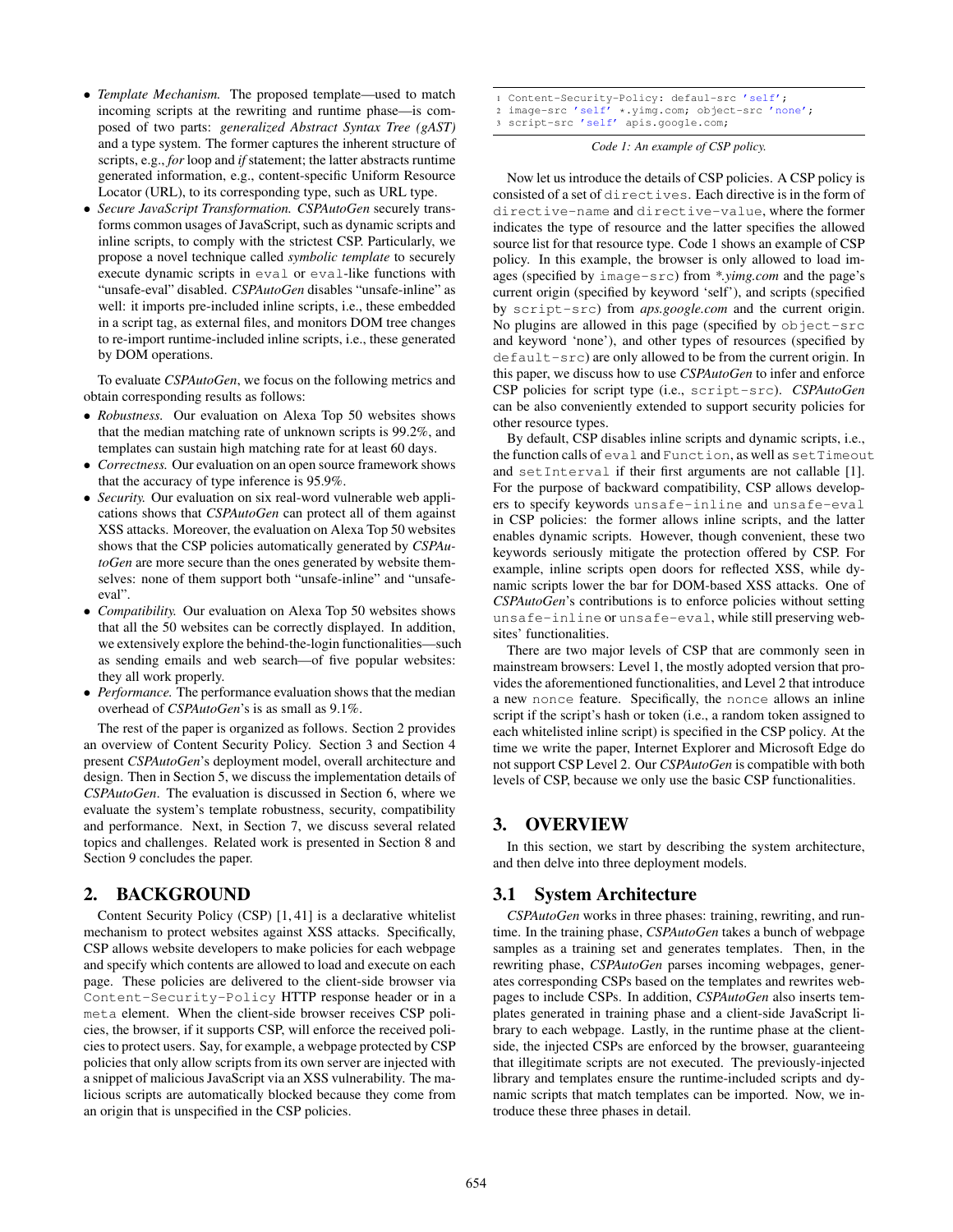

*Figure 1: CSPAutoGen Architecture in the Training Phase.*



*Figure 2: CSPAutoGen Architecture in the Rewriting and Runtime Phase.*

Training Phase. Figure 1 illustrates the architecture of *CSPAuto-Gen* in the training phase. First, a training task is submitted to a *training manager* with a URL list (step 1). The URL list can be obtained by any of the following methods. The administrator specifies the URL list manually; a *link spider* crawls the target domain for the URL list; or the training manager hooks the website test cases and outputs a list of URLs. Then, these URLs are sent to a *rendering task generator* (step 2), which creates webpage rendering tasks by specifying various cookies, such as login cookies, and user-agents to maximize script coverage. These rendering tasks are performed, i.e., webpages are rendered, by a *headless browser cluster* (step 3). During rendering, all the relevant contents, including inline scripts, dynamic scripts, and src attributes of script tags, are sent to a *template generator* and a *host whitelist generator* (step 4). If the template generator needs to render more URLs, these URLs are sent to the rendering task generator (step 5) and steps 3–4 are repeated. The generated templates and host whitelist are stored at a database (step 6), where they can be conveniently updated through a *visual template portal* (step 7).

Rewriting Phase. Figure 2 illustrates the rewriting and runtime phases of *CSPAutoGen*. *CSPAutoGen*'s applier engine is placed between server and client. During the rewriting phase, when receiving a webpage (step 1), *CSPAutoGen* extracts and sends inline scripts to *CSPAutoGen JavaScript server* (step 2), where the scripts are matched against templates and those benign ones are stored in a globally unique subdomain (trusted subdomain). The stored scripts' URLs are returned to *CSPAutoGen*'s applier engine so they could be imported as external scripts (step 3). Then, the applier engine fetches templates and host whitelist of the domain for page rewriting (step 4). Next, the engine rewrites the webpage to import those trusted inline scripts as external scripts, include this domain's templates and a client-side library to be used in the runtime phase, and inject generated CSP policies (step 5). The generated CSP policies work in a strict mode–neither "unsafe-inline" nor "unsafe-eval" is set. Moreover, those CSP policies only allow scripts loaded from the host whitelist and the assigned trusted subdomain. After rewriting, the webpage will be forwarded to user's browser (step 6).

Runtime Phase. In runtime, browser's CSP mechanism guarantees only external scripts from hosts specified in CSP's script-src directive can be executed. *CSPAutoGen* uses its client-side library inserted during the rewriting phase to handle both runtime-included inline and dynamic scripts. For the former, once the client-side library detects DOM tree changes and inline scripts inserted, the library will match the scripts with the templates. If matched, those scripts are sent to the website's subdomain at *CSPAutoGen* JavaScript server, where the scripts will be matched again and put into the server if they pass the matching. Next, the URLs associated with these scripts will be returned so that the client-side library can load and execute them at the client side (step 7, 8). For dynamic scripts, the JavaScript library synchronously detects any function calls to eval or eval-like functions and then matches their parameters against templates. If matched, the library evaluates those scripts by instantiating corresponding symbolic templates (step 9).

### 3.2 Deployment Models

In this section, we describe three deployment models in detail, and compare the pros and cons of each of them.

Server Deployment. *CSPAutoGen* can be deployed on a server to help developers or site administrators automatically generate and enforce CSPs. Such deployment can protect all the users of the particular website over the Internet, and is applicable to any backend programming languages, such as PHP, Node.js, and Ruby on Rails. In particular, at the training phase, the developer or administrator runs *CSPAutoGen* upon an internal or testing version of the website to generate templates and corresponding CSPs for the website. Later on, if she adds or changes scripts in the website, she can submit the new scripts to *CSPAutoGen* through a pre-built tool and update the stored templates. The advantage of server deployment is that we can ensure the training set being clean.

Middlebox Deployment. *CSPAutoGen* can be deployed at, for example, the gateway of enterprise networks of companies, schools, and governments. Such deployment will protect all the clients behind the middlebox, such as all the enterprise computers. The enterprise can train the templates themselves or fetch from trusted third-party template providers. Similar to all other training based approaches [11, 16, 44], *CSPAutoGen* requires that the training set is clean and without injected scripts. We understand that it is generally understood to be a hard problem for training based approaches to keep the training set clean [33, 43]. Here is how we avoid XSS attacks in the training set of *CSPAutoGen*. To mitigate known XSS attacks, all crawled webpages are tested via VirusTotal [8], where the scripts will be detected by more than 60 popular anti-virus software. In addition, we crawl webpages from a clean seed URL to avoid reflected and DOM-based XSS attacks. We also create new accounts on websites during crawling to avoid stored XSS attacks, because new accounts are usually initialized with pre-stored clean contents and have no pre-user interactions.

Client Deployment. *CSPAutoGen* can also be deployed at a client, and implemented as either a browser extension or a client proxy. Such deployment needs to fetch templates from a trusted thirdparty that generates *CSPAutoGen* templates. Similar to middlebox deployment, the training also needs to be performed in a clean environment with no injected scripts.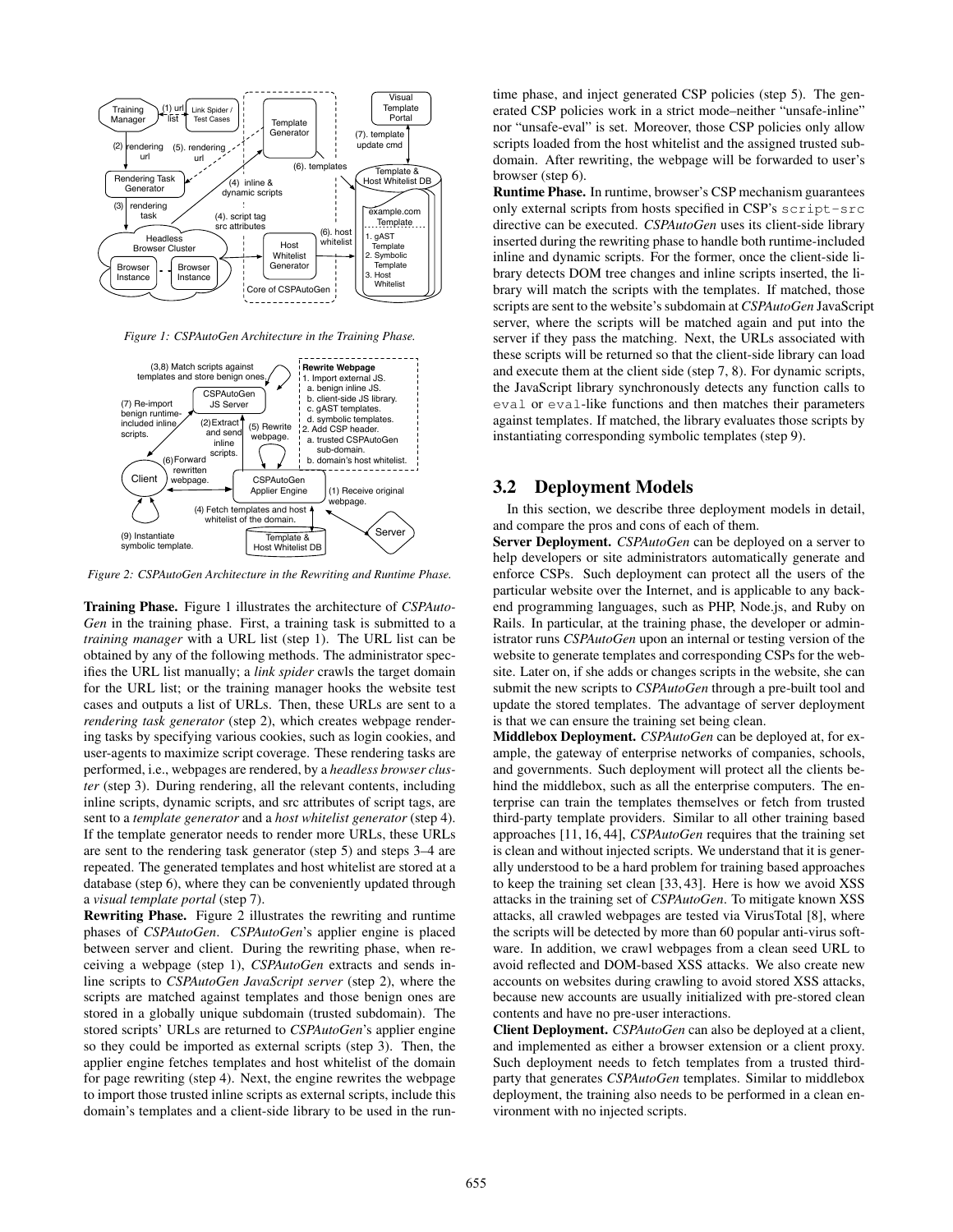```
1 CNN.autoPlayVideoExist =
    2 (CNN.autoPlayVideoExist === true) ? true:false;
3 var configObj = {
    4 thumb: 'none',
     video: 'politics/...zard-sott-origwx.cnn',
 6 \qquad \ldots7 },autoStartVideo = false,callbackObj,
  8 currentVideoCollection = [{
     9 "videoCMSUrl": "/nicola...wx.cnn/index.xml",
10 "videoId": "politics/.../ott-origwx.cnn",
11 "videoUrl": "/videos/...uk-election-2015/"
12 \}, ... ];
13 configObj.autostart = autoStartVideo;
14 ...
15 if (carousel
16 && currentVideoCollectionContainsId(videoId)){...}
```
*Code 2: A snippet of scripts from one of CNN's news webpages (some codes are omitted because of page limits). Values of variables configObj and currentVideoCollection depend on the topic of current webpage so this script is unique and cannot be found in other webpages. However, if we generalize this script by replacing these two variable values with "CSP\_Object" and "CSP\_Array", the generalized scripts exist in most of CNN's news pages.*

# 4. DESIGN

In this section, we will discuss the design of *CSPAutoGen*. Instead of introducing *CSPAutoGen* in three phases, we will present how *CSPAutoGen* process different categories of scripts—such as inline, dynamic, and runtime-included—because these scripts are the portals of attackers to launch XSS attacks. Now, let us first define these script modifiers:

- *Inline* vs. *External.* The modifier *inline* refers to scripts that are embedded directly as part of HTML, as opposed to *external* scripts that are imported by the src attribute of a script tag.
- *Dynamic* vs. *Static.* The modifier *dynamic* refers to scripts that are generated during client-side execution through an eval or eval-like function, as opposed to *static* scripts that are provided by the server directly.
- *Runtime-included* vs. *Pre-included.* We use the modifier*runtimeincluded* to refer to the scripts that are included during client-side execution, such as invoking createElement function to create a script tag, as opposed to *pre-included* that are in the HTML before rendering.

Some of the modifiers can be used together to describe scripts. For example, runtime-included inline scripts mean that scripts in a script tag are inline, and generated through JavaScript operations. In this paper, *CSPAutoGen* needs to process four categories: pre-included inline scripts, runtime-included inline scripts, external scripts, and dynamic scripts.

In the rest of this section, we first discuss the template mechanism, gAST and its type system, in Section 4.1. Then, in Section 4.2, we present how to apply templates upon each category of scripts, generate corresponding CSPs, and enforce generated CSPs. Last, we will briefly discuss *CSPAutoGen*'s important subsidiary components in Section 4.3.

# 4.1 Templates Mechanism

Templates are the foundation of *CSPAutoGen* of processing all categories of scripts and generating CSPs. They are created by the *template generator* (Figure 1) in the training phase, stored in the template database, and used to match with inline scripts (by *CSPAutoGen* applier engine in Figure 2) in the rewriting phase and dynamic/runtime-included scripts in the runtime phase. In this subsection, we first discuss the principals of designing templates, and then present how our templates—gAST and its type system—work. Design Principles. When designing templates for *CSPAutoGen*, we have the following three principles:

- High benign script matching rate. The templates should match benign scripts not present in the training phase. Because many scripts carry runtime information, exact string matching, such as comparing hash values, will not satisfy this principle. For example, Code 2, a snippet of scripts from CNN, shows that the values of configObj and currentVideoCollection are generated by the server based on the webpage topic. Our templates should be general enough to match these unseen scripts.
- Prevention of injected scripts. The templates should not match injected, malicious scripts. There is a tradeoff between the first and this principle: the templates should be general to match unseen website scripts, but not too general to match injected scripts.
- High performance. Because *CSPAutoGen* needs to enforce CSP in real-time, the templates should be matched with scripts as fast as possible. That is, string-similarity algorithms with high time complexity, such as Levenshtein algorithm, are not suitable here.

Template Overview. Guided by these principles, we propose a novel template based on Abstract Syntax Tree (AST) and a type system. First, as observed in real-world websites, most scripts share exactly the same logic structure but different data values (such as Code 2). Therefore, we propose a generalization of AST, called *generalized AST (gAST)*, to group together such scripts. Compared with AST, the data nodes of gAST are generalized to their type information (e.g., array and string) with no actual values so that they can cover unseen scripts in the training phase.

Second, to prevent script injection, we propose a conservative type inference system, which limits the number of possibly matched data. For example, if a data node only contains a single value in the training phase, *CSPAutoGen* will assign a CONST type to the node; similarly, if the node contains a limited number of values, *CSPAutoGen* will assign an ENUM type to the node. Such conservative inference greatly restricts the ability of an attacker to bypass the templates and inject their own scripts.

Third, the proposed template matching has  $O(n)$  time complexity against an incoming script where  $n$  is the size of the AST of the script. The overall matching has three steps: generating gAST for the script, matching the generated gAST with templates, and matching the type information in the script against the one in templates. Our evaluation results in Section 6.5 also confirm the efficiency of the matching mechanism.

In the rest of this subsection, we will first show how to build gAST together with the conservative type information, and then discuss how to match scripts against gAST.

Building gAST. The building of gAST is as follows. *CSPAutoGen* first generates the script's standard AST and then traverses the AST to generate gAST. Each gAST node has two attributes: *tag* used for tree comparing, and *value* used for type inference and comparison. Algorithm 1 illustrates how to recursively build gAST from AST.

For complex data node, the gAST node's value attribute is set to the corresponding AST node's so called *non-nested object* value (Line 18), a generalized data structure used for type inference and comparison. Code 3 illustrates an example of converting an array to a non-nested object. Each array or object is converted to a nonnested format composed of a set of key-value pairs, where each key obeys the *key assignment rule* and each value is a list of atomic data values or gAST. The conversion algorithm recursively processes data values from innermost arrays or objects: atomic value is assigned a key directly, while expression is converted to gAST and then assigned a key. Here is the *key assignment rule*:

For array elements, all boolean or number values are assigned with a key as "CSP\_boolean" or "CSP\_number" respectively; strings are assigned with key of "CSP\_string\_*level*", where "*level*" refers to the item's nested level. For object, if a value has multiple keys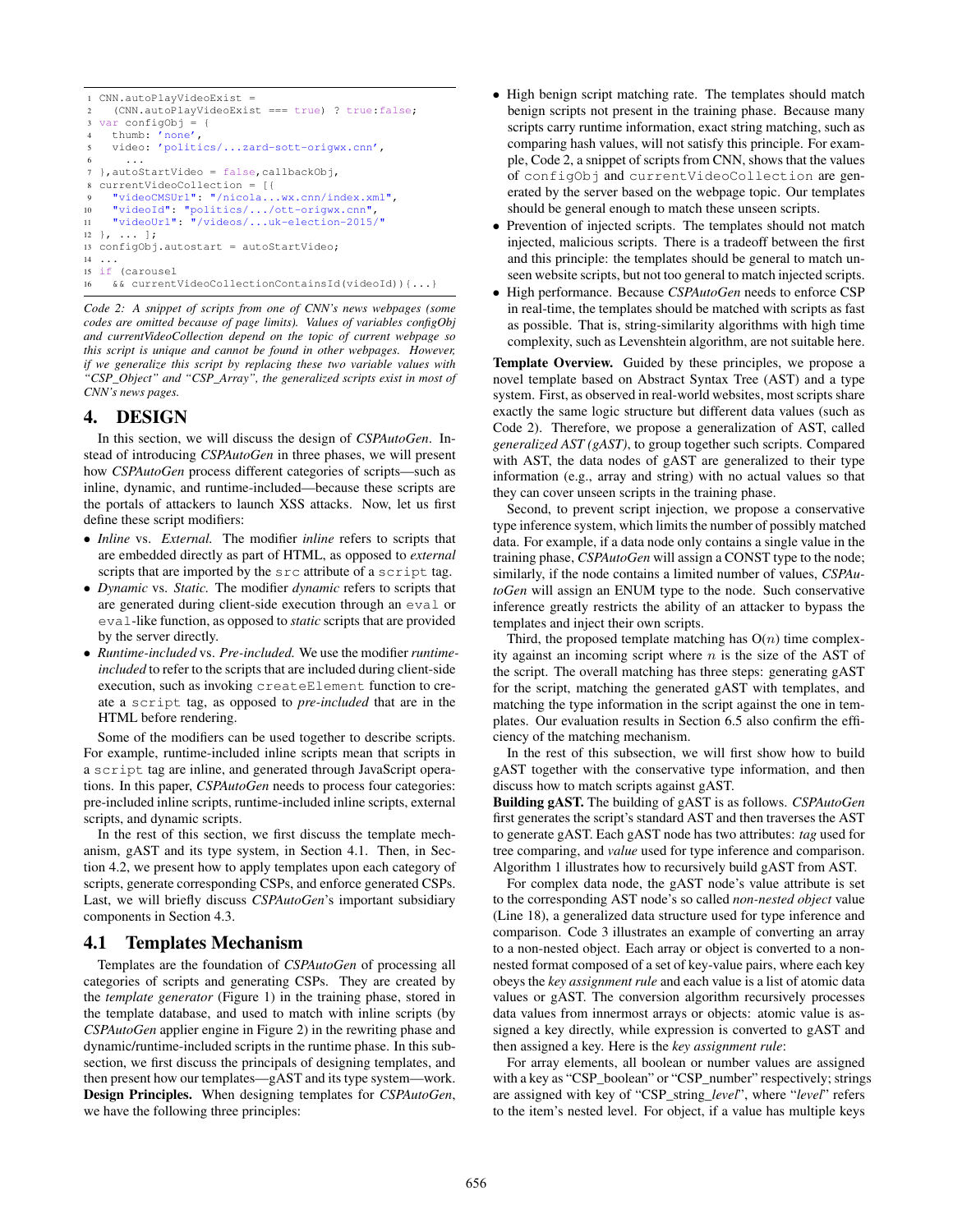#### Algorithm 1 The Algorithm of Building gAST

| Input:<br>AST Node: node                                                                                |
|---------------------------------------------------------------------------------------------------------|
| gASTNode buildGAST(node):                                                                               |
| 1: $qnode = createGASTNode()$                                                                           |
| 2:<br>switch $(qetNodeClassType(node))$                                                                 |
| 3:<br>case $StructureNode(e.g., DoWhile, If)$ :                                                         |
| 4:<br>case $OperatorNode(e.g., Assign,BinOp)$ :                                                         |
| 5:<br>$\mathit{qnode}.tag = getNodeClassName(node)(e.g., Assign)$                                       |
| 6:<br>$qnode.value = null$                                                                              |
| 7:<br>break                                                                                             |
| 8:<br>case $IdentifierNode(i.e., Identifier)$ :                                                         |
| 9:<br>$\mathit{qnode}.tag = getNodeValue(node)(e.g., CNN, configObj)$                                   |
| 10:<br>$qnode.value = null$                                                                             |
| 11:<br>return $qnode$                                                                                   |
| 12:<br><b>case</b> $AtomicDataNode(e.g., Number, String)$ :                                             |
| 13:<br>$\mathit{qnode}.tag = getNodeClassName(node)(e.g., String)$                                      |
| 14:<br>$\mathit{qnode}.\mathit{value} = \mathit{getNodeValue}(\mathit{node})(e.g., \text{``}gwx.cnn'')$ |
| 15:<br>return $qnode$                                                                                   |
| 16:<br>case $ComplexDataNode(i.e., Array, Object);$                                                     |
| 17:<br>$\mathit{qnode}.tag = getNodeClassName(node)(e.g., Array)$                                       |
| 18:<br>$\mathit{qnode}.\mathit{value} = \mathit{getNonNestedObject}(\mathit{node})$                     |
| 19:<br>return <i>gnode</i>                                                                              |
| 20: end switch                                                                                          |
| 21: for child in node.children do                                                                       |
| 22:<br>$\mathit{qnode}.\mathit{appendChild}(buildGAST(child))$                                          |
| $23:$ end for                                                                                           |
| 24: return $\emph{gnode}$                                                                               |
|                                                                                                         |
|                                                                                                         |

```
1 var org_array =
2 ['str1', [4,'str2'], {k1:'str3', k2:{k3:'str4'}},
  3 {k1:'str5'}, 2, 3, fun()+1];
  4 //org_array's non_nested_obj
  var non_nested_obj =
6 {CSP_expression:[gAST], CSP_string_lev1:['str1'],
7 CSP_string_lev2:['str2'], CSP_number:[2,3,4],
   8 k1:['str3','str5'], k3:['str4'] };
```

```
Code 3: An example of converting an array variable org_array to non-
nested object variable non_nested_obj.
```
(nested array/object), keep the closet one that are not generated by *CSPAutoGen* (i.e., starting with "CSP\_"); otherwise, keep its original key. All expressions in array and object will be assigned with key of *CSP\_expression*.

Type System. As mentioned, *CSPAutoGen* infers the type information of each data node (i.e., array, boolean, number, object and string type) in gAST. In particular, all scripts with the same gAST are grouped together and corresponding nodes' values are put together as training samples. Based on these samples, *CSPAutoGen* infers type information for each generalized data node. For an atomic data node (i.e., boolean, number and string), each node is assigned a single type; for a complex data node (i.e., array and object), each key-value pair of the non-nested object has an independent type.

To accurately and conservatively infer type information, *CSPAutoGen* requires that the number of samples for each inferred type is larger than a threshold (10 by default in our implementation). If this condition does not meet, *CSPAutoGen* will send URLs of the webpages containing relevant scripts to the *rendering task generator* (Figure 1), which then starts rendering tasks with various client-side configurations to obtain more samples.

In our type system, we define the following six types:

- CONST. If all the samples are with the same value, *CSPAutoGen* infers a CONST type. When matched with a CONST type, the target value should be exactly the same as the const value.
- ENUM. If the sample set size is larger than a threshold (120) by default), and the number of different values is significantly smaller (5 or less than 5 by default), *CSPAutoGen* infers an ENUM type. When matched with an ENUM type, the target value should be an element of the type's value set.
- NUMBER. If all the samples can be parsed as numbers, *CSPAutoGen* infers a NUMBER type. When matched with a NUMBER type, the target value should be a number.
- URL. If all the samples can be parsed as URLs, *CSPAutoGen* infers a URL type, which contains a subtype—domain name with a set of domains appearing in the samples. When matched with a URL type, the target value should be parsed as a URL and the domain in the URL should match the domain name as an ENUM type. Note that a URL's parameters might contain another URL for redirection and that URL also needs to be checked.
- GAST. The value of an array or object can be an expression. In the step of converting array and object to non-nested objects, expressions are extracted and put under key of *CSP\_expression*. *CSPAutoGen* infers a GAST type when the key in a non-nested object is *CSP\_expression*. When matched with a GAST type, the target value should be an expression and the gAST of the target value will be matched with the gASTs stored in the type.
- REGEXP. If *CSPAutoGen* cannot infer any of the aforementioned five types, *CSPAutoGen* will infer a REGEXP type based on different attributes. At the same time, *CSPAutoGen* also allows specifying a regular expression manually. Towards this end, we have identified eight possible attributes of generating a regular expression: (1) length (min and max), (2) character (is\_alphabetic, is\_numeric or special character set), and (3) common strings (a prefix, an appendix, or a domain name in the middle).

Note that GAST is a complex type whose restrictiveness depends on the rest five basic types. Among these five basic types, except the REGEXP type, all the rest four types are so conservative that the number of possible matched data in real time is very small and most of the matched data is seen in the training phase. Only the REGEXP type is potentially dangerous if it contains characters other than letter or number because an attacker may have more flexibility to inject suspicious contents. However, though theoretically possible, we believe that such attack venue is impractical, because it requires the collaboration of website developers to implement a functionality wanted by the attacker. Moreover, because the number of such flexible types is small, one could utilize our *visual template portal* to manually review regular expressions generated by *CSPAutoGen* to ensure security. A detailed evaluation of the amount of manual work could be found in Section 6.4.

Template Matching. There are two steps in matching an incoming script (i.e., the target script) with the templates of its domain: gAST matching and type matching. First, *CSPAutoGen* first generates target script's gAST and then compares the gAST with the ones in the templates. When comparing two gASTs, *CSPAutoGen* only compares each node's tag attribute because tag is used to describe the script's structure. To further speed up the matching, *CSPAutoGen* pre-stores a string consisted of a sequence of tags—which are the traversing results of each gAST in the templates—and the string's hash value (called gAST hash). When matching the target script, *CSPAutoGen* only compares the gAST hash of the target script and the ones of the templates.

Second, if the gAST matching succeeds, *CSPAutoGen* extracts the template's type set and compares all the data nodes of the target script with their corresponding types in the templates. For each data node, the matching rule depends on the data node type:

- Atomic data node. Directly match the value extracted from target script against the corresponding type associated with the node.
- Complex data node. To match a complex data node, *CSPAuto-Gen* first converts the value of the target script, either an array or an object, to a non-nested object, and then compares it against the corresponding object in the templates. Specifically, for each key-value pair in the target non-nested object, *CSPAutoGen* first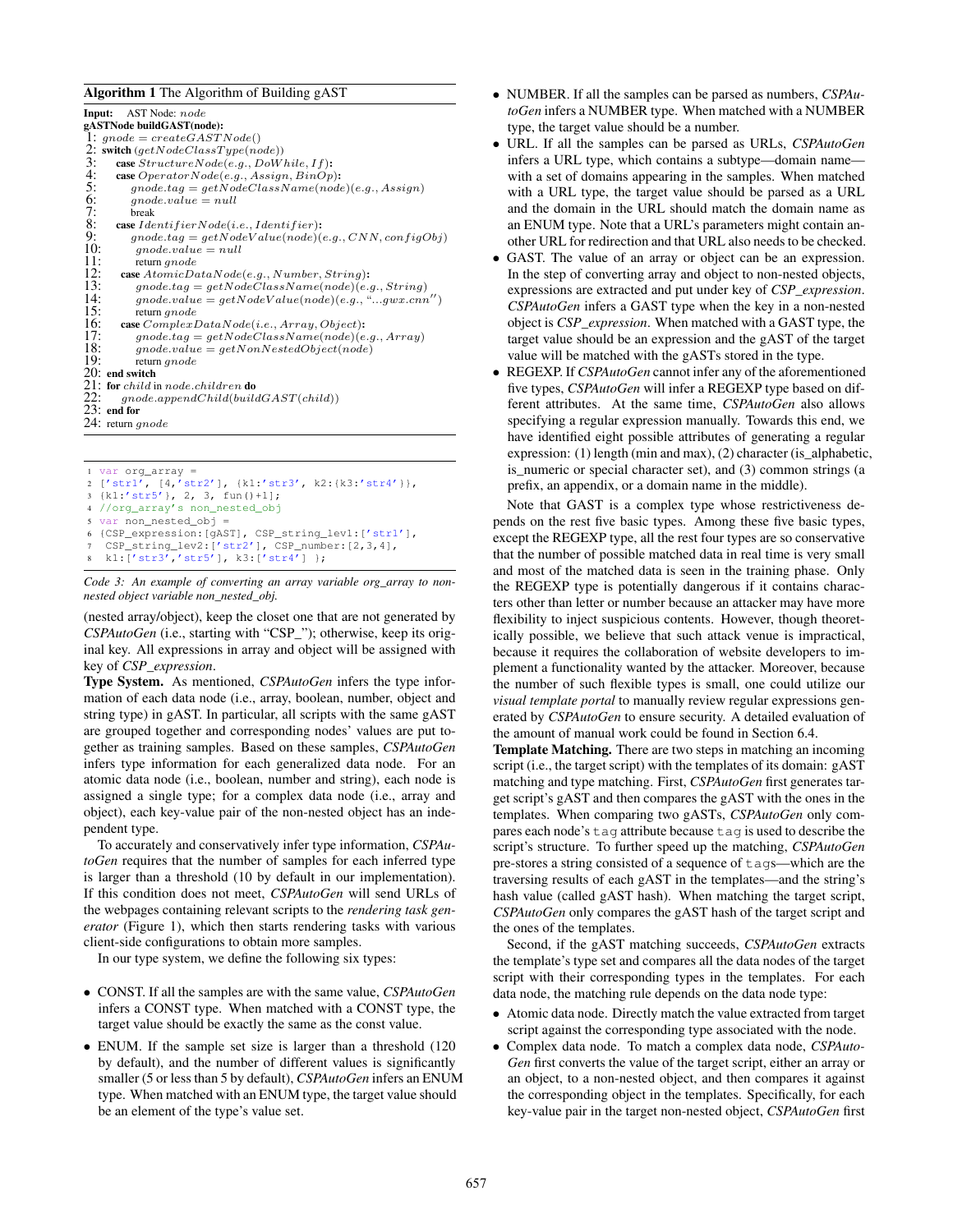checks whether all the keys can be found in templates. If not, the matching fails; otherwise, for each value in the target non-nested object, *CSPAutoGen* compares it against the corresponding type specified in templates. *CSPAutoGen* will determine the complex node a match only when all the value match.

In sum, a script matches templates only when (1) the gAST matches, and (2) the types of all the data nodes match.

## 4.2 Processing Scripts based on Templates

In this section, we will discuss in details how *CSPAutoGen* processes four categories of scripts, i.e., pre-included inline scripts, runtime-included inline scripts, external scripts (both pre- and runtimeincluded) and dynamic scripts, to ensure only these matching templates can be executed. *CSPAutoGen* stores pre- and runtime-included inline scripts at its JavaScript server (Figure 2) and specifies the server in CSP's script-src directive. For inline scripts from different domains, the sever provides corresponding globally unique subdomains, i.e., *hashValue.cspautogen.com*, where hashV alue is the hash value of the domain that inline scripts come from. We refer to this trusted subdomain as the domain's CSP trusted host. Pre-included Inline Scripts. Pre-included inline scripts—which are processed during rewriting phase—can be further divided into three sub-categories:

- These embedded in script nodes (e.g., *<script>alert(1);</script>*). *CSPAutoGen* extracts scripts and sends them to *CSPAutoGen* JavaScript server, where the scripts are matched against templates. If match, the scripts are stored at the server with a unique URL from the domain's CSP trusted host. Then, *CSPAutoGen* rewrites the script tag by removing inline contents and adding a src attribute pointing to the URL.
- Inline event handlers embedded in tag attributes (e.g., *<div oncli*  $ck="der(t);$ "></div>). The process is similar to these embedded in script nodes. The difference is that in addition to the original inline scripts, *CSPAutoGen* adds a function wrapping the handler, and further adds this function through *addEventListener* API when *onDOMContentLoaded* event is fired.
- JavaScript URL scheme (e.g., *<a href = "javascript: alert(1);" ></a>*). Again, other steps are similar to these embedded in script nodes. The difference is that *CSPAutoGen* adds a function wrapping the original scripts in the JavaScript URL scheme, and registers an *onClick* event for the original tag.

Dynamic Scripts (Eval/Eval-like Function Execution). To prevent users from DOM-based XSS, *CSPAutoGen* does not set the keyword "unsafe-eval" in CSP header. That is, Function and eval cannot be called to evaluate a string as JavaScript code, and functions setTimeout and setInterval can only be called when the first argument is a callable [1]. We refer to these four functions as eval and eval-like functions. Though unsafe, these functions are commonly used in modern websites, and it incurs serious compatibility issues if directly disabling them.

To execute dynamic scripts, we need to answer two questions: (1) which strings in eval or eval-like functions are allowed to execute, and (2) how to execute them without using eval or evallike functions. The answer for the first question is simple—parsing the string into a gAST, and matching the gAST and values against templates. The details have already been discussed in the previous subsection. Then, let us answer the second question. To execute such strings, we propose a *symbolic template* mechanism to synchronously execute these allowed strings as JavaScript codes when eval or eval-like functions are disabled.

A symbolic template is a function generated from corresponding gAST by converting the data nodes in gAST to symbolic variables. Specifically, to generate a symbolic template, *CSPAutoGen* first

|             | 1 //Target Script                                                   |
|-------------|---------------------------------------------------------------------|
|             | 2 eval("AMPTManager.pageSlotsObj['ad_ns_btf_01']                    |
| $3^{\circ}$ | = qooqletaq.defineSlot('/866347/CNN/world/leaf',                    |
|             | $[1, 2]$ , $[150, 90]$ , $[300, 50]$ , $[300, 100]$ ],<br>$4 \quad$ |
| 5           | $'$ ad ns btf $01'$ ).                                              |
| 6           | addService(qoogletag.pubads()).                                     |
| $\tau$      | $setTargeting('pos', ['ns_btf_01']); ");$                           |
| 8           | //gAST for the Target Script                                        |
| 9           | AMPTManager.pageSlotsObj[CSP_String]                                |
| 10          | = qooqletaq.defineSlot(CSP_Strinq,                                  |
| 11          | CSP_Array, CSP_String).                                             |
| 12          | addService(qoogletag.pubads()).                                     |
| 13          | setTargeting(CSP_String, CSP_Array);                                |
| 14          | //Symbolic Template for the qAST                                    |
| 15          | $symTemplates[hash] = function($                                    |
| 16          | CSP_S1, CSP_S2, CSP_A3, CSP_S4, CSP_S5, CSP_A6) {                   |
| 17          | AMPTManager.pageSlotsObj[CSP_S1] =                                  |
| 18          | googletag.defineSlot(CSP_S2,                                        |
| 19          | resolveASTNodeVal(CSP_A3,hash),CSP_S4).                             |
| 20          | addService(qoogletag.pubads()).                                     |
| 21          | setTargeting(CSP_S5,                                                |
| 22.         | resolveASTNodeVal(CSP A6.hash)):}:                                  |

*Code 4: Example of dynamic script. During runtime, when the target script is called (Line 2–7), our client-side JavaScript library will capture its parameter and match it against the templates. If match, the library will instantiate and call the corresponding symbolic template (Line 15–22), which is a JavaScript function corresponding to a gAST (Line 9–13). In the symbolic template, function resolveASTNodeVal(...) will resolve each complex data node (i.e., array and object) with the corresponding node's AST subtree during execution.*

creates a function with all parameters corresponding to each generalized data node. Then it substitutes all the atomic data nodes in gAST with symbolic variables, and all complex data nodes with the results of runtime instantiation function (resolveAST NodeVal) calls. After that, it converts the gAST back to a script with symbols and sets it as the function's body. Code 4 shows an example of the symbolic template (Line 15–22) and corresponding gAST (Line 9–13) for the example at Line 2–7. During training phase, *CSPAutoGen* generates one symbolic template for each gAST, ships them with all other templates to the client. In runtime phase, these symbolic variables will be instantiated via parameters generated from the arguments of the eval or eval-like functions.

Next, we will discuss how to instantiate and execute a symbolic template. In the rewriting phase, *CSPAutoGen* rewrites an incoming webpage by inserting *CSPAutoGen* client-side library as a trusted external script in the beginning of the rewritten webpage.

Then, in the runtime phase, the client-side library overwrites the original eval or eval-like functions defined by the browser, i.e., eval or eval-like functions are redefined as a normal function in *CSPAutoGen*. Such overwritten eval or eval-like functions are allowed by CSP. These overwritten functions serve as three purposes: (1) checking whether the string to execute matches one template, (2) extracting data node values from the argument string, and (3) instantiating the symbolic template. Code 5 shows the pseudocode of overwritten eval function, which we will use as example to discuss. All the other eval-like functions can be handled in a similar way.

First, in the beginning of the overwritten eval function, the argument string will be matched against the domain's templates. If match, the overwritten function finds the corresponding symbolic template and continues the following two steps; otherwise, the string will not be executed (Line 3-8).

Second, the overwritten eval function parses the string into an AST, from which it will extract data nodes and store them into an array as arguments for symbolic template (Line 10). If the data node is atomic type (i.e., boolean, number and string), the actual value of each data node (e.g., 200 and "a string") is extracted; if the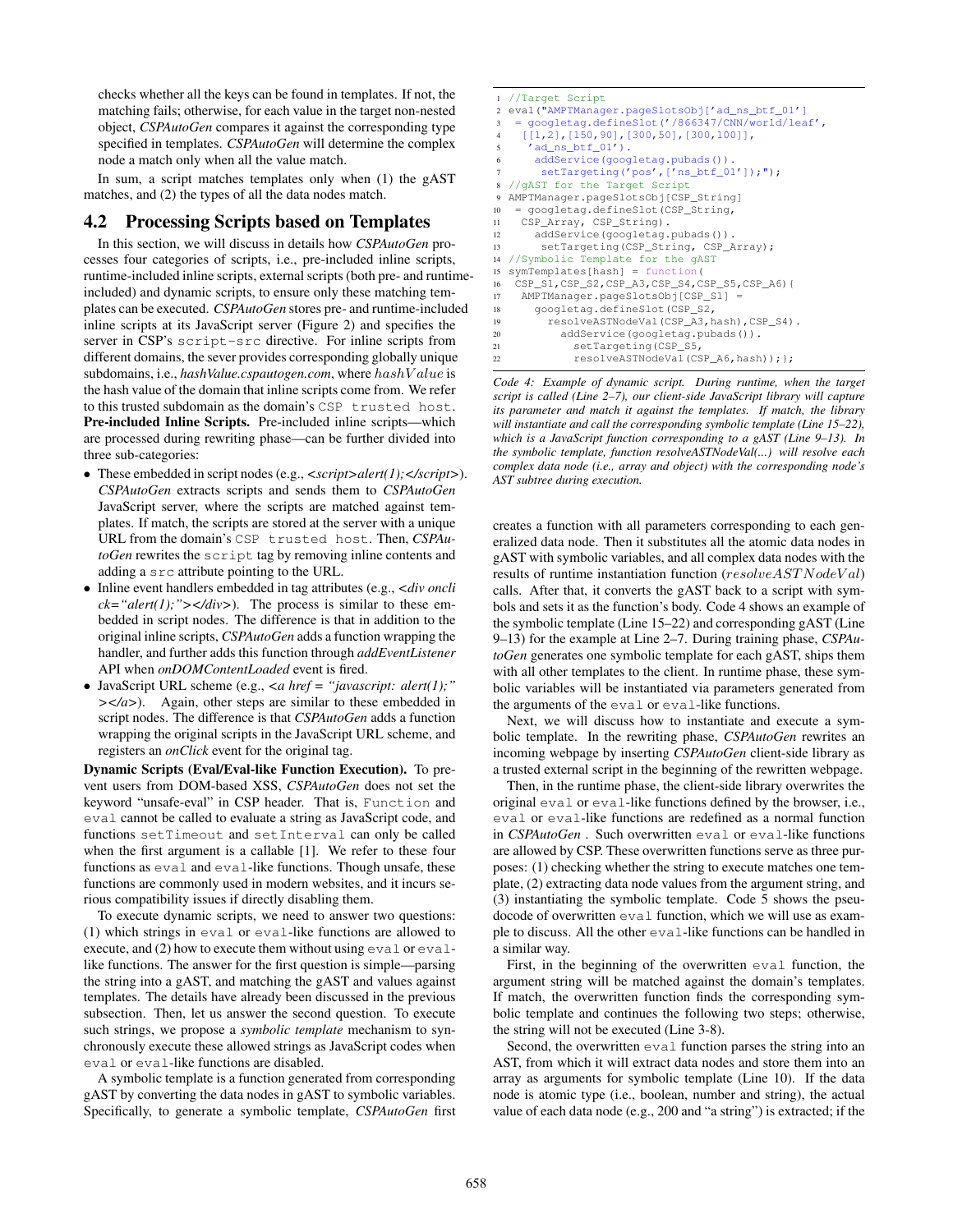$window.event = function(scriptStr)$ { //match target string against templates. var template = findTemplate(scriptStr); if (!template) return ; //if match, find the symbolic template. var hash = getTemplateHash(template); 7 var symTemplate = symTemplates[hash]; if (!symTemplate) return ; //extract args & run symbolic template. 10 var args = extractArgs(genAST(scriptStr)); 11 symTemplate.apply(this, args); };

*Code 5: Pseudocode of overwritten* eval *function. In the overwritten* eval *function, the function first matches the target script against templates (Line 3–4). Only when a match is found, will the overwritten* eval *function extract the arguments (i.e., the data nodes) from the target script's AST node (Line 10) and then instantiate the corresponding symbolic templates with the arguments (Line 11). Symbolic templates are determined based on their gAST's tree structure hash (Line 6-8).*

data node is complex type (i.e., array and object), the data node's subtree will be extracted and stored, because the value should be resolved during instantiating the symbolic template to preserve the order of expressions that might appear on complex data node. After that, the extracted arguments array will be fed into symbolic template to evaluate the string (Line 11).

Third, in symbolic template, all the array and object node arguments will be "wrapped" by function  $resolveASTNodeVal$ , which accepts AST data node and parses it into JavaScript object (shown in Algorithm 2). In  $resolveASTNodeVal$ , for a boolean, number or string node, *CSPAutoGen* creates a new Boolean, Number or String object (Line 2-4 of Algorithm 2). For an array (Line 5–10 of Algorithm 2) or object node (Line 11–17 of Algorithm 2), *CSPAutoGen* iterates each member in the array or object and recursively resolves each member. For an Expression node, *CSPAutoGen* finds the symbolic template corresponding to the expression and then invokes the symbolic template with extracted arguments. Note that such template must exist if the script passes template matching, and these expression symbolic templates are defined in their parent symbolic templates (i.e., the function body where  $resolveASTNodeVal$  is called) to preserve scope chain. (Line 20–23 of Algorithm 2). Identifier node is handled similarly: for each variable that might appear in complex nodes of a template, a one-line function is defined in the corresponding symbolic template to return the variable's value, and  $resolveASTNodeVal$ will call that function to resolve identifier node value (Line 18–19).

To preserve the scripts' behavior, several design details need to be further discussed.

• Scope Chain. JavaScript functions are running in the scope chain where the functions are defined [15]. In order to preserve original scripts' scope chain, we define overwritten eval and eval-like functions on the global window object, where their original counterparts are defined. The only exception is eval, because eval can be used as both a function and a keyword. If eval is used as a function (e.g., *window.eval(...)* or *var e = eval; e(...)* ), our overwritten eval still preserves its scope chain (i.e., running on global window object). Otherwise, if eval is used as a keyword (i.e., *eval(...)*), the argument string of eval is running in the current scope chain. To preserve the scope chain for the keyword eval, during symbolic template generation, *CSPAutoGen* searches the keyword eval, rewrites the script by inserting the symbolic template corresponding to the eval argument before the keyword eval, and then changes the keyword eval invocation to the symbolic template function call. Note that if eval is used as a keyword, it cannot be obfuscated, which means that we can find all of such usages.

#### Algorithm 2 The Algorithm of Instantiating Symbolic Node

```
Input: AST Node: node<br>Input: String: caller H<sub>c</sub>
           String: callerHash
JavaScriptObject resolveASTNodeVal(node, callerHash):
1: switch (getNodeClassName(node))<br>2: case Boolean: return Boolean(aet
2: case Boolean: return Boolean(getNodeValue(node))<br>3: case Number: return Number(aetNodeValue(node))
3: case Number: return Number(getNodeValue(node))<br>4: case String: return String(getNodeValue(node))
4: case String: return String(getNodeValue(node))<br>5: case Array:
5: case Array:<br>6: ret = ne6: ret = new Array()<br>7: for item in extractV
7: for item in extract V als (node) do<br>8: ret.push(resolveASTNodeV<br>9. end for
                 ret.push(resolveASTNodeVal(item, callerHash))9: end for<br>10: return
10: return ret<br>11: case Object11: case Object:<br>12: ret = net12: ret = new Object()<br>13: keys, vals = extrac13: keys, vals = extractKeysVals(node)<br>14: for i in keys do
14: for i in keys do<br>15: ret[keys[i]]15: ret[keys[i]] = resolveASTNodeVal(vals[i], callerHash)<br>16: end for
16: end for<br>17: return r
17: return ret<br>18: case Identi18: case I dentifier:<br>19: return varRes<br>20: default: (i.e., Ex)
              19: return varResolveMethods[callerHash][node.name]()
20: default: (i.e., Expression)<br>
21: hash = getTemplateH<br>
22: args = extractArgs(n.<br>
23: return exprSymTemplcc
              hash = getTemplateHash(getNodeTemplate(node))args = extractArgs(node)return exprSymTemp[callerHash][hash].apply(this, args)24: end switch
```
• Argument Instantiation Order. For array and object data nodes, their elements might contain expressions and identifiers, whose values are not definitive until being resolved. Therefore, the argument instantiation order matters. *CSPAutoGen* adopts runtime instantiation rather than pre-instantiation for array and object data nodes, ensuring the instantiation sequence not changed.

Runtime-included Inline Script. Runtime-included inline scripts are generated from other scripts at client side. Those scripts are composed of two categories: asynchronous and synchronous.

Asynchronous runtime-included inline scripts can be imported in three ways: (1) adding/changing a script tag with inline script, (2) adding/changing an inline event handler, and (3) adding/changing an attribute with JavaScript URL scheme.

To allow such inline scripts, during page rewriting, the clientside JavaScript library of *CSPAutoGen* monitors DOM tree changes by a *MutationObserver*instance and then processes runtime-included scripts. Let us use the creation of a script tag with inline scripts in runtime as an example. If the JavaScript library detects added or modified inline scripts, the library tries to match them against the templates of the domain. If no match, the library does nothing as CSP has already disabled the scripts; if match, the library sends these scripts to the *CSPAutoGen* JavaScript server. At the server, *CSPAutoGen* will match the scripts again. If match, the server stores the scripts, and returns corresponding URLs (part of the domain's *CSP trusted host*) to the library. We check scripts at both client and server sides for both efficiency and security: only matched scripts will be sent to server by our client-side library and the server can detect and reject those malicious scripts sent by attackers to bypass our system. After receiving a script's URL, *CSPAutoGen* changes the script tag by setting the src attribute as the received URL. The whole process is working asynchronously to minimize the overhead. For the other two categories, i.e., inline event handlers and inline JavaScript URL scheme, the entire process only differs after *CSPAutoGen* receives the script's URL from the *CSPAutoGen* JavaScript server. The details will be the same as processing pre-included inline event handlers, thus being skipped.

Synchronous, runtime-included, inline scripts are executed immediately, such as these loaded through the *document.write* API. For such scripts, *CSPAutoGen* parses the HTML code, which is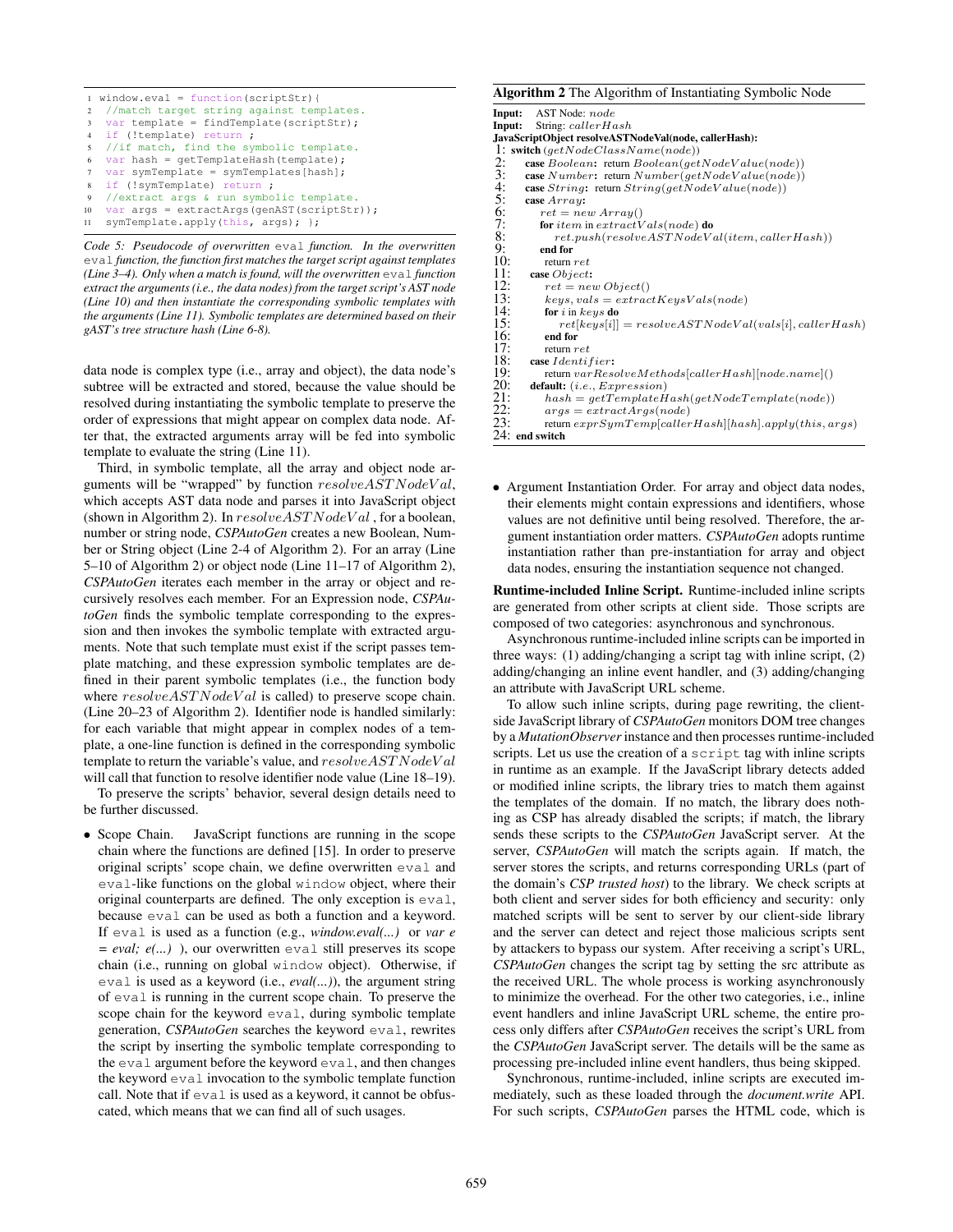the first parameter of *document.write*, through an innerHTML attribute, extracts scripts from script tags, matches the script with gAST, and executes the script through symbolic templates. The matching and execution are exactly the same as *eval* or *eval*-like functions, and will be skipped here.

External Scripts. External scripts are imported through the src attribute of script tag (e.g., *<script src=".."></script>*). *CSPAutoGen* handles these scripts by specifying the allowed hosts in CSP's script-src directive. These allowed hosts, generated by the *host whitelist generator* in the training phase, are part of the templates. During the rewriting phase, *CSPAutoGen* fetches the allowed script host list from the template database and adds them to the CSP. Note that as specified by CSP, external scripts can be imported during runtime, and runtime-included external scripts have to be part of the allowed host list. Therefore, *CSPAutoGen*'s clientside JavaScript library does not need to take additional actions for runtime-included external scripts.

## 4.3 Subsidiary Components

We briefly introduce three *CSPAutoGen*'s subsidiary components here. They are not indispensable, but can either improve template robustness or alleviate deployment burden.

Visual Template Portal. Although *CSPAutoGen* can generate templates without any human interventions, we have designed an interface, *visual template portal*, for template providers or website developers to generate templates with higher robustness and accuracy. Specifically, one—the template provider or website developer can modify gASTs, the associated type information and template patches, discussed in the following, for any domain. To facilitate this process, *visual template portal* will show each template as well as those associated training scripts visually so user can improve templates without fully understanding each script.

Violation Script Panel. For non-server deployment, *CSPAutoGen* provides a *violation script panel* to end users so they can whitelist their trusted scripts. The panel is essentially a popup window that can be opened by an optional button inserted via *CSPAutoGen*'s client-side library. Such panel lists all the blocked scripts of current domain, specifies reason for each violation (i.e., *gAST does not exist* and *type does not match*) and related information. End user can whitelist any of those scripts or add new trusted scripts. Each client has her own whitelist, thus, *CSPAutoGen* needs to authenticate clients. The authentication is via a unique identifier cookie set in the client browser.

Violation Report Mechanism. Violation reports can help administrators understand if there are attacks happening or whether the deployed templates are outdated. CSP's native violation report mechanism is not applicable to *CSPAutoGen*, because violation cases might not trigger CSP violations (e.g., those non-matched scripts in rewriting phase) and scripts that trigger CSP native violations might get executed (e.g., the runtime-included inline scripts that match templates). Therefore, we propose a new violation report mechanism that will send accurate violation report to administrators. Those reports include violated URLs and scripts, under user agreements.

When a website's JavaScripts are updated, *CSPAutoGen* will capture the violated scripts via violation report mechanism and group them based on their gASTs. If one group's script number achieves a threshold, *CSPAutoGen* can automatically generate template patches and report the patches to the administrator. Then, the administrator can utilize visual template portal to visually review these patches as well as their corresponding templates, and securely apply the patches to existing templates. Such process is not often: our evaluation shows that people may only need to do it every other month (Section 6.2.2).

## 5. IMPLEMENTATION

We implement *CSPAutoGen* in 3,000 lines of Python code and 6,500 lines of JavaScript code. In the training phase, we customize PhantomJS as a headless browser to render URLs and extract scripts as well as trusted hosts. These headless browsers are driven and managed by our rendering task generator, which is written in Python to dynamically configure PhantomJS instances. The other two components, the template generator and the host whitelist generator, are written in Node.js. We use Esprima library [3], a high performance, standard-compliant JavaScript parser written in JavaScript, to parse codes and generate ASTs. The generated gASTs will be stored in our template database implemented by MongoDB.

In the rewriting phase, *CSPAutoGen* is deployed on mitmproxy, an SSL-capable man-in-the-middle proxy written in Python. It provides a scripting API to external Python scripts, defined as inline scripts (which is different from inline scripts in JavaScript). Such inline scripts can intercept HTTP/HTTPS requests and responses as well as modify them on the fly. Our *CSPAutoGen* engine is implemented as mitmproxy's inline scripts, and utilizes Python's BeautifulSoup package to parse and rewrite DOM trees. In order to be robust to the broken pages that can still be rendered by browser, we choose html5lib parser [7] as parsing engine, which is lenient and parses HTML the same way a web browser does.

In the runtime phase, the client-side JavaScript library handles runtime-included and dynamic scripts. The library is written in JavaScript, and uses Esprima library to generate script AST.

All the servers, including the *CSPAutoGen* JavaScript server, the violation report server and the whitelist server, are implemented in Node.js. At server side, the scripts need to be matched against templates. Those codes are written in Node.js with Esprima library.

# 6. EVALUATION

In this section, we evaluate *CSPAutoGen* to answer these six questions: (1) How do we train *CSPAutoGen*? (2) Are the generated templates robust enough to match most of the unseen but benign scripts, and stable enough to last for a relatively long period? (3) Are the generated templates correct? (4) Can *CSPAutoGen* protect vulnerable websites against real-world XSS attacks? (5) How much overhead does *CSPAutoGen* incur? (6) Is *CSPAutoGen* compatible with real-world websites?

# 6.1 Training Datasets

In this section, we present how to train *CSPAutoGen* based on different scenarios, i.e., whether we deploy *CSPAutoGen* at the middlebox or the server.

### *6.1.1 Training based on Alexa Websites*

To evaluate *CSPAutoGen* over real-world websites, we obtain Alexa Top 50 websites as our dataset. For each website, we crawl 2,500 different webpages and split them into a training set with 2,000 webpages (training webpages) and a testing set with the rest 500 webpages (testing webpages). To maximize the code coverage, we use PhantomJS [34], a popular headless browser, to render each webpage ten times with five user-agents (i.e., Android, Chrome, Firefox, IE and iPhone) and two cookie settings (i.e., a clean cookie jar and a cookie jar initiated with login credential) respectively. Moreover, to make sure that the training set is clean, the crawling starts from a clean URL, and all crawled scripts are tested by VirusTotal [8] under more than 60 antivirus software preventing known XSS payload.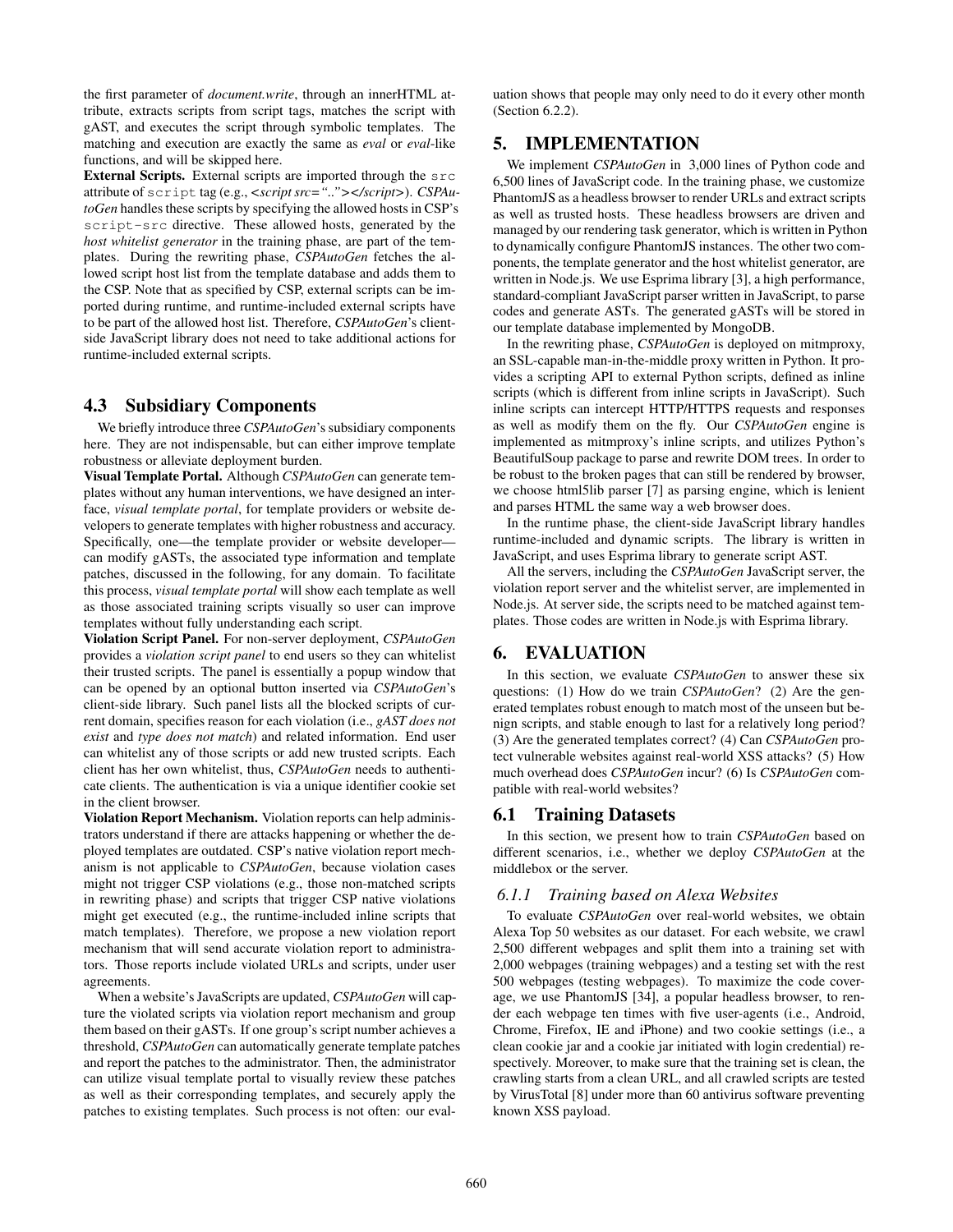| Table 1: Template Robustness over Time for Alexa Websites. |  |  |  |  |
|------------------------------------------------------------|--|--|--|--|
|------------------------------------------------------------|--|--|--|--|

| Domain     | # of gAST<br>(2016/01/01) | # of Scripts<br>(2016/02/01) | <b>Matching Rate</b><br>(2016/02/01) | # of Scripts<br>(2016/03/01) | <b>Matching Rate</b><br>(2016/03/01) | # of Scripts<br>(2016/04/01) | <b>Matching Rate</b><br>(2016/04/01) |
|------------|---------------------------|------------------------------|--------------------------------------|------------------------------|--------------------------------------|------------------------------|--------------------------------------|
| Amazon     | 596                       | 149.592                      | 99.62%                               | 157.281                      | 99.13%                               | 373.635                      | 98.39%                               |
| <b>CNN</b> | 259                       | 46.939                       | 98.72%                               | 45.559                       | 98.50%                               | 48.853                       | 98.30%                               |
| Facebook   | 53                        | 17.830                       | 99.47%                               | 15.419                       | 97.90%                               | 10.995                       | 95.98%                               |
| Google     | 857                       | 12.082                       | 97.89%                               | 14.501                       | 94.13%                               | 16.385                       | 87.14%                               |
| Reddit     | 49                        | 14.487                       | 97.47%                               | 12.888                       | 97.01%                               | 13.622                       | 89.78%                               |
| Yahoo      | 295                       | 8.834                        | 99.30%                               | 8.676                        | 99.05%                               | 7.264                        | 94.01%                               |

|  | Table 2: Template Robustness over Time for Web Frameworks. |
|--|------------------------------------------------------------|
|  |                                                            |

| <b>Application</b> | <b>First Version (V1)</b><br>& Release Date | # of gAST<br>from V1 | <b>Second Version (V2)</b><br>& Release Date | # of gAST<br>from V <sub>2</sub> | Third Version (V3)<br>& Release Date | V3<br><b>LOC</b> | V1<br><b>Matching Rate</b> | V2<br><b>Matching Rate</b> |
|--------------------|---------------------------------------------|----------------------|----------------------------------------------|----------------------------------|--------------------------------------|------------------|----------------------------|----------------------------|
| Concrete5          | 5.7.0 (09/12/2014)                          |                      | 5.7.4 (04/17/2015)                           | 8                                | 5.7.5 (08/11/2015)                   | 92.211           | 67.7%                      | 85.6%                      |
| Drupal             | 7.2.2 (04/03/2013)                          |                      | 7.3.2 (10/15/2014)                           |                                  | 7.4.3 (02/24/2016)                   | 53,000           | $100\%$                    | $100\%$                    |
| Joomla             | 3.4.0(02/24/2015)                           |                      | 3.4.2 (06/30/2015)                           |                                  | 3.4.3 (07/02/2015)                   | 447.763          | $100\%$                    | $100\%$                    |
| MyBB               | 1.8.0 09/01/2014)                           | 25                   | 1.8.4(02/15/2015)                            | 26                               | 1.8.5(05/27/2015)                    | 329.633          | 99.6%                      | $100\%$                    |
| SilverStripe       | 3.1.0 (10/01/2013)                          |                      | 3.1.12 (03/09/2015)                          | 6                                | 3.1.13 (05/27/2015)                  | 297.787          | NA                         | 100%                       |
| WordPress          | 4.2.0(04/22/2015)                           |                      | 4.2.3 (07/23/2015)                           | 26                               | 4.2.4 (08/04/2015)                   | 262,348          | $0\%$                      | 100%                       |

#### *6.1.2 Training based on Web Frameworks*

When *CSPAutoGen* is deployed at the server, web developers can generate a customized training URL list that has better coverage than crawling. This is more like a gray-box deployment sitting in between blackbox and whitebox. The key idea is that most websites have test cases that cover the source code and explore the website functionality as much as possible. Therefore, we can utilize these test cases to generate a list of URLs, which can be used to explore the scripts on that website.

Specifically, because Alexa websites are closed source, we train *CSPAutoGen* based on open-source web frameworks. In the experiment, we use six frameworks, which are Concrete5, Drupal, Joomla, MyBB, SilverStripe and WordPress.

Here are the details about generating the URL list. Five out of the six frameworks provide extensive test cases. By modifying the testing framework to hook the HTTP request sending methods (e.g., *WP\_UnitTestCase.go\_to(...)* and *WebDriver.get(...)*), we get a list of testing URLs with various parameters covering all the interfaces of the website. Then we use different credential settings (i.e., admin credential, regular user credential and no credential ) to crawl these URLs. For the remaining one web framework without test cases (i.e., MyBB), we first crawl a list of URLs using scrapy [5] framework. Then we use its Google SEO plugin to generate sitemap automatically and manually supplement URL list with the help of sitemap as well as source codes. After that, we crawl those URLs with the above three credential settings.

#### 6.2 Template Robustness

In this section, we evaluate our template's robustness on unseen webpages and over time.

#### *6.2.1 Robustness on Unseen Webpages*

In this experiment, we evaluate the template robustness on unseen webpages. For Alexa websites, we use 500 unseen webpages that are crawled but not included in the training. For web frameworks, we deploy the web framework and crawl 500 new webpages. In our evaluation of Alexa websites, the average number of training scripts for each domain is 39,079 and the average number of testing scripts is 12,087 per domain. The median value of the number of gASTs for each domain is 262.

Figure 3 shows the matching rate of *CSPAutoGen*'s templates for Alexa Top 50 websites: ranging from 91.6% to 100.0%, with a median value as 99.2%. Such a high matching rate shows that *CSPAutoGen* is able to match most of the unseen scripts, and this is also confirmed in our compatibility evaluation later. In web framework evaluation, because of the training method in which we know the source code, the matching rate is 100% for all six web frameworks.

#### *6.2.2 Robustness over Time*

In this subsection, we conduct two experiments on real-world websites and web frameworks respectively to evaluate how long a template can achieve a high matching rate without updating.

Robustness on Real-world Websites over Time. In the first experiment, we randomly select six popular websites and show the template matching rate over three months. Specifically, we train templates based on the contents of each website on 01/01/2016. Then we use these templates to match the same website captured on 02/01/2016, 03/01/2016 and 04/01/2016. In this experiment, 2,000 crawled webpages are used for both training and testing.

The results are shown in Table 1. We set matching rate 90% as the threshold for template updating. From Table 2, we can see that the templates of Amazon, CNN, Facebook and Yahoo can work without updating for at least three months; the templates of Google and Reddit can maintain satisfying matching rates for two months. *CSPAutoGen* can automatically generate template patches. For security, it is highly suggested that site administrators would review the patches before applying them. We have interviewed engineers from 8 big IT companies, including Google, Facebook and Amazon: all of them considered the workload of reviewing templates every other month acceptable.

Robustness on Web Frameworks over Time. To evaluate template robustness of open-source web framework, for each of the aforementioned six in Section 6.1.2, we deploy three popular release versions, referred to as the first version (V1), the second version  $(V2)$  and the third version  $(V3)$ . In this experiment, we generate two templates based on V1 and V2, and then use these two templates to match *all* the inline scripts extracted from V3.

Table 2 shows the results. Each row contains the versions and release dates of V1, V2 and V3, the number of gASTs in each template, the lines of codes for V3 and the matching rates of the two templates. The results show that using V2 template to match V3 scripts can achieve an acceptable matching rate (100% except for Concrete5, which is 85.6%). The median value of the duration between the release dates of V2 and V3 is 90 days, meaning that on average, the template can work for three months without requiring updating. As for the matching rates of V1 templates, Drupal, MyBB and Joomla can still achieve a very high rate and the duration median value is 268 days. However, SilverStripe, Concrete5 and WordPress's V1 templates need to be updated.

#### 6.3 Correctness

In this part of the section, we evaluate the correctness of generated templates. Because Top Alexa websites are closed source, we can only evaluate web frameworks. Specifically, due to extensive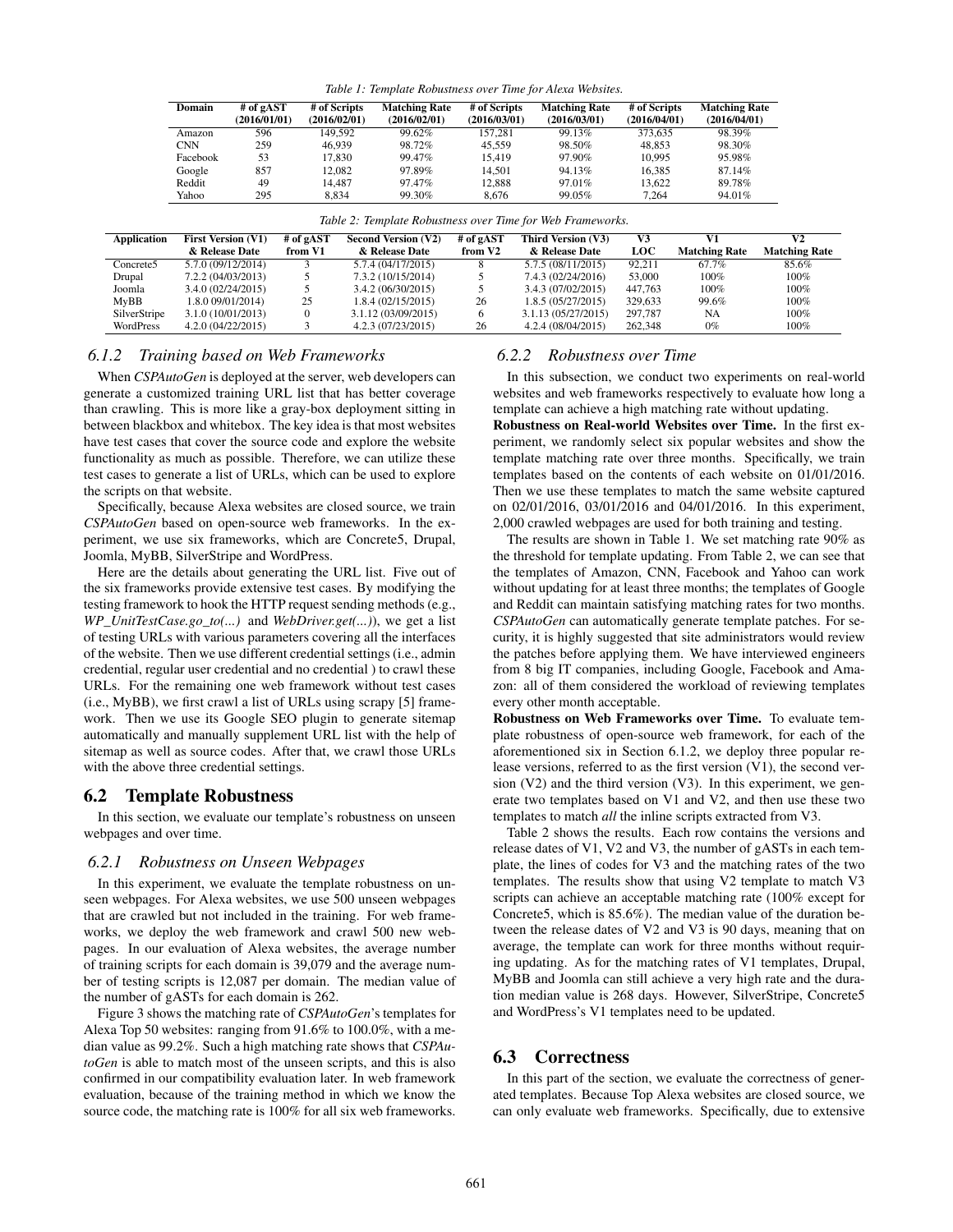*Table 3: Comparison of Types in WordPress 4.2.3 with These Inferred by CSPAutoGen*

| Type          | # in Ground | # in             | # of Correctly  | Accuracy | L<br>a<br>oo <sup>o</sup><br>≃ |
|---------------|-------------|------------------|-----------------|----------|--------------------------------|
|               | Truth       | <b>Templates</b> | <b>Inferred</b> |          |                                |
| CONST         | 95          | ᠬ                | 95              | 97.9%    | ಕ<br>25                        |
| <b>ENUM</b>   |             |                  |                 | 100%     | ٤                              |
| GAST          |             |                  |                 | N/A      |                                |
| <b>NUMBER</b> | 24          | 24               | 24              | 100%     |                                |
| <b>REGEXP</b> | 10          |                  | 10              | 71.4%    |                                |
| URL           |             |                  |                 | 100%     |                                |
| Total         | 147         | 14 <sup>7</sup>  | $\overline{4}$  | 95.9%    | 40<br>Wahaitaa                 |



*Figure 3: Template Matching Rate (Medium Rate 99.2%).*

*Table 4: Real-world Applications with All Three Types of XSS Vulnerabilities (Reflected, Stored and DOM-based)*

| <b>Application</b> | Version | Vulnerability | Language       | LOC     |
|--------------------|---------|---------------|----------------|---------|
| Codiad             | 2.4.3   | CVE-2014-9582 | <b>PHP</b>     | 8.989   |
| <b>Ektron CMS</b>  | 9.1.0   | CVE-2015-4427 | <b>ASP.NET</b> | NA      |
| FoeCMS             | 0.0.1   | CVE-2014-4849 | <b>PHP</b>     | 17.943  |
| <b>JForum</b>      | 2.1.9   | CVE-2012-5337 | <b>JAVA</b>    | 61.247  |
| LiteCart           | 1121    | CVE-2014-7183 | <b>PHP</b>     | 29.175  |
| OrchardCMS         | 1.9.0   | CVE-2015-5520 | <b>ASP.NET</b> | 109,467 |

human works involved in the evaluation, we use WordPress 4.2.3 as an example for the evaluation.

Our methodology is as follows. For each inline script in the WordPress source code, we find the corresponding template, and manually compare each PHP part (i.e., runtime information) in the inline script with each type in the template. For example, if the type in the template is a URL, and the corresponding PHP variable value of the inline script in the source code can only be URL, we will consider the type in the template correctly inferred.

The evaluation results are shown in Table 3. The number of each type in the WordPress source code, and the number of each type inferred by *CSPAutoGen* in the templates are listed in the second and third column respectively. We also list the number of correctly inferred for each type and the corresponding accuracy. First, note that the total numbers for all the types in both WordPress and templates are exactly the same, indicating that *CSPAutoGen* correctly finds all the possible locations. Second, the overall inference accuracy is 95.9%, a very high number. In some cases, the inferred types by *CSPAutoGen* are looser or stricter than the one in WordPress. Particularly, two CONST types should be ENUM, and four REGEXP types should be ENUM. The stricter inference (ENUM as CONST) is because of missing values not captured in the training samples; correspondingly, the looser inference (ENUM as REGEXP) is due to the fact that the number of samples with those scripts is smaller than our default threshold (i.e., 120). In this experiment, the deployed WordPress contains only a few default pages, i.e., in realworld websites, we expect the accuracy will be even higher, because the number of samples should reach the threshold, and the number of training samples will be also larger.

#### 6.4 Security

We evaluate the security of *CSPAutoGen* in three experiments. First, we measure whether and how *CSPAutoGen* can successfully protect real-world vulnerable applications against existing XSS attacks. Second, as discussed in our type system, we manually review the flexible types, i.e., REGEXP types with sensitive characters such as '%', '.' and ':'. Third, from Alexa Top 50 websites, we find those with CSP deployed and compare their configured CSPs with the CSPs generated by *CSPAutoGen*.

Real-world Applications. To evaluate the security of our system, we apply *CSPAutoGen* on six real-world web applications (written



*Figure 4: The Loading Time of Alexa Top 50 Websites (Median Difference 9.1%).*

in ASP.NET, Java and PHP) with XSS vulnerabilities listed in Table 4. Codiad is a lightweight and interactive web IDE; FoeCMS is a content management application that is largely used in the Spanish world; Litecart is a free development platform to build e-commerce websites. These three applications are all written in PHP. Orchard CMS and Ektron CMS are both content management system written in ASP.NET. The former is open source, while the latter is not. JForum is a lightweight discussion board system implemented in Java. The involved vulnerabilities of these six applications cover all the three types of XSS, that is, reflected, stored and DOM-based XSS attacks. In the table, we list the applications' names, versions, vulnerabilities, languages and lines of codes.

We deploy the six applications and initiate XSS attacks against them. The attacking payloads are created by XCampo [46], a popular XSS payload generator. We first verify that these exploits work on the applications. Then we deploy *CSPAutoGen* at the entrance of each application and initiate the same attacks again. The evaluation results indicate none of these attacks succeed, showing that *CSPAutoGen* defeats against all the three types of XSS attacks.

Manual Reviewing Flexible Types. We count the number of gASTs, nodes, atom data nodes, complex data nodes, types and flexible types from the templates of Alexa Top 50 websites. The results are shown in Table 5: flexible types only account for 1.4% of all the types. Further analysis shows that on average, four gASTs have one data node or field assigned with flexible type; the number of flexible type for each domain template ranges from 1 (e.g., *ask.com*) to 243 (i.e., *amazon.com*) with the median of 81 (i.e., *baidu.com*).

We then evaluate the workload of manual reviewing flexible types. We randomly pick out five websites (*aliexpress.com*, *reddit.com*, *taobao.com*, *weibo.com* and *youtube.com*). The numbers of their flexible types are 121, 6, 59, 27 and 90 respectively. With the help of *visual template portal* (Section 4.3), one student reviews and modifies these flexible types in 2 days (16 hours). Our reviewing shows that no flexible type in these templates needs to be changed to more restrictive ones. Also, fully understanding those reviewed scripts are not required because the *visual template portal* lists all the training samples and highlights the corresponding values.

Comparison with existing websites' CSPs. Among Alexa Top 50 websites, six websites (*facebook.com*, *twitter.com*, *yandex.ru*, *mail.ru*, *pinterest.com* and *alibaba.com*) have configured CSPs. However, five out of the six set both keywords "unsafe-inline" and "unsafeeval" in their CSPs, and the remaining one (*twitter.com*) sets "unsafeeval". "unsafe-inline" still allows an attacker to inject scripts via both stored and reflected XSS, and "unsafe-eval" allows DOMbased XSS attacks. As a comparison, the CSPs generated by *CSPAutoGen* set neither "unsafe-inline" nor "unsafe-eval", being more secure than CSPs used in any of the six websites. That is, *CSPAuto-Gen* can even help existing websites that partially adopt CSP and enhance their security.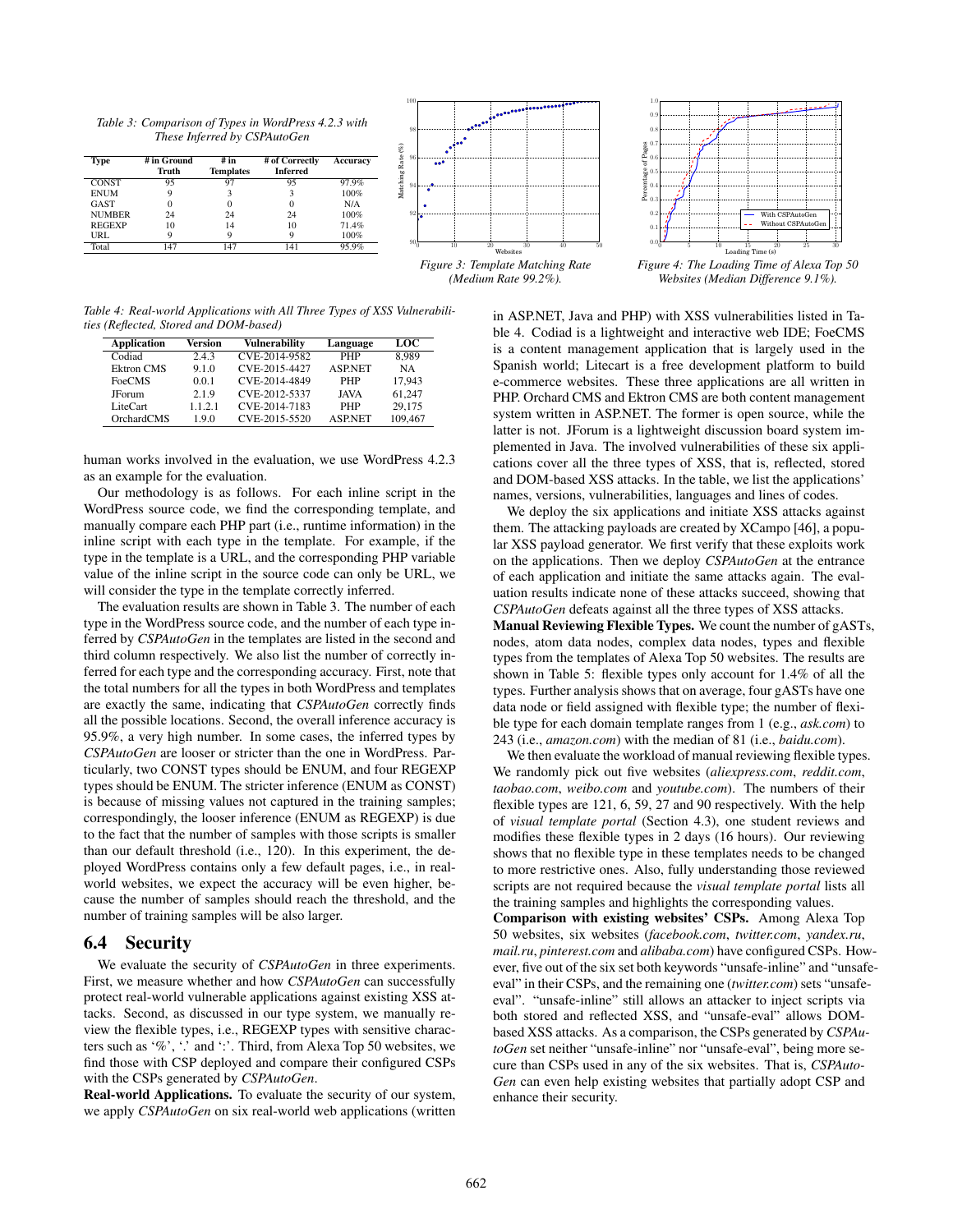*Table 5: Templates Statistics of the Alexa Top 50 Websites.*

| gAST          | Total     | Atom      | Complex   | Type    | Flexible |
|---------------|-----------|-----------|-----------|---------|----------|
| <b>Number</b> | Node      | Data Node | Data Node |         | Type     |
| 20.888        | 1.922.147 | 225,807   | 57.391    | 322.194 | 4.580    |

*Table 6: The Breakdown of CSPAutoGen Latency.*

| <b>Latency Source</b>                 | Min (ms) | Median (ms) | Max (ms) |
|---------------------------------------|----------|-------------|----------|
| <b>DOM</b> Tree Parsing               | 1.97     | 112.62      | 1349.00  |
| Script Transmission (Rewriting Phase) | 23       | 51          | 332      |
| gAST Building                         | $\sim 0$ | 0.2         | 33       |
| <b>Template Matching</b>              | $\sim 0$ | 0.1         | 0.5      |
| Runtime-included Script               | 9        | 107         | 1419     |
| Symbolic Template                     | $\sim 0$ |             | 64       |

# 6.5 Performance Overhead

We first evaluate *CSPAutoGen*'s overhead by calculating the time difference of browsing Alexa Top 50 Websites with and without *CSPAutoGen*. To have a better understanding of the performance, we break down the overhead and measure the latency of DOM Tree parse, JavaScript AST generation, template matching, and handling runtime-included scripts and dynamic scripts.

Overall Latency Overhead. In this experiment, we deploy *CSPAutoGen*'s applier engine in a middlebox proxy, which runs on a 2.20 GHz Intel Xeon E5 server with 64GB RAM running Ubuntu 14.04. Other *CSPAutoGen* components, including JavaScript server, violation report server and whitelist server, all run on the same server but listen to different port. We refer to this server as *CSPAuto-Gen* server. The client-side machine is a 1.4GHz Intel Core i5 Mac Air machine with 8GB RAM running OSX 10.9 and Chrome 43. The latency between the client and the *CSPAutoGen* server is 0.5 ms. Then, we evaluate our Alexa dataset with and without deploying *CSPAutoGen* on mitmproxy. Each experiment is repeated five times without caching contents, and we use the median value.

Figure 4 shows the evaluation results with the blue solid line as the loading time with *CSPAutoGen* and the red dotted line as the one without *CSPAutoGen*. The median loading time are 5.94s and 5.11s respectively. When sorted by the difference of the two loading times, the median value is 470ms, i.e., 9.1%. This means that *CSPAutoGen*'s median overhead for the server and middlebox deployment is 9.1%. If deployed at client side, the client-perceived overhead should be *CSPAutoGen*'s overhead plus a proxy or extension's overhead depending on how it is implemented.

Latency Overhead Breakdown. To have a better understanding of *CSPAutoGen*'s latency, we break down its latency into the following categories (1) DOM Tree parsing, (2) scripts transmission (sending all scripts in a webpage to JavaScript server for matching from applier engine), (3). gAST building, (4) template matching, (5) handling runtime-included script, and (6) handing dynamic script. We evaluate the min, max and median value for each of them on our Alexa dataset. DOM Tree parsing and scripts transmission happen at rewriting phase; gAST building and template matching happen at rewriting and runtime phase; handling runtime-included scripts and dynamic scripts both happen at runtime phase.

Table 6 shows the evaluation results. Note that the time precision of JavaScript is 1ms, so when evaluating the latency of JavaScriptrelated codes, we repeat each snippet of codes to be measured for ten times and then calculate the average number. For the ones whose ten-time latency is still zero, we record them as ∼0, indicating those latency negligible. From Table 6, the biggest overhead comes from handling runtime-included script and DOM Tree parsing. For the former, it works asynchronously and thus incurs little overhead on the system; the later contributes most to the *CSPAuto-Gen*'s overhead. One future work is to improve the performance by replacing *CSPAutoGen*'s HTML parser (we now use html5lib [7],

*Table 7:* Script Matching Rates in Behind-the-login Functionality Experiment.

| <b>Domain</b> | Eval      | <b>Function</b> | setTimeout &      | <b>Runtime-included</b> |
|---------------|-----------|-----------------|-------------------|-------------------------|
|               |           |                 | setInterval       | <b>Inline Script</b>    |
| Amazon        | 100%      | 100%            | 99.6%             | 99.8%                   |
|               | (48/48)   | (168/168)       | (69, 221/69, 499) | (4,998/5,008)           |
| Gmail         | 100%      | 75%             | 97.8%             | 98.8%                   |
|               | (134/134) | (3/4)           | (4,313/4,411)     | (2,038/2,061)           |
| Google        | 100%      | N/A             | 98.0%             | 97.0%                   |
|               | (182/182) | (0/0)           | (539/550)         | (875/902)               |
| Linkedin      | 100%      | 100%            | 92.1%             | 89.6%                   |
|               | (27/27)   | (81/81)         | (70/76)           | (831/927)               |
| Yahoo         | N/A       | 100%            | 99.8%             | 95.9%                   |
|               | (0/0)     | (38/38)         | (1,602/1,606)     | (421/439)               |

a Python implementation parser) with a more efficient one, such as Mozilla's DOMParser [2]. Because the *CSPAutoGen* JavaScript server and applier engine reside in the same physical server, the script transmission delay in rewriting phase is acceptable: the median value is 51 ms per webpage.

The overhead of gAST building and template matching is small: during loading time, *CSPAutoGen* processes ∼20 scripts on average for each webpage, so the estimated overall overhead of gAST building would be 4 ms and overall overhead for template matching would be 2 ms respectively.

### 6.6 Compatibility

In this section, we evaluate *CSPAutoGen*'s compatibility with real-world websites from two aspects: the appearance and the deep, behind-the-login functionalities.

Appearance. We evaluate whether the front pages of Alexa Top 50 websites can be correctly displayed based on the similarity scores of screenshots taken with and without *CSPAutoGen* deployed. Here is our methodology. We browse each front pages twice: at first, we deploy *CSPAutoGen* and take a screenshot of the webpage after it is loaded, which we refer to as *CSP\_image*; next, we repeat the process without deploying *CSPAutoGen* and obtain another screenshot referred to as *std\_image*. We then calculate the image similarity score, called CSP\_score, between CSP\_image and std\_image, based on image histogram [26]. If CSP\_score is larger than 0.9, indicating that users can hardly notice any difference [26], we will not examine the website. Note that, for about half of the 50 websites, due to the existence of advertisement and real-time contents (such as news), even consecutive screenshots of the same front page without deploying *CSPAutoGen* render a similarity score, which we refer to as std\_score, less than 0.9. Therefore, if CSP\_score is less than 0.9, we will manually compare these two screenshots.

The results show that the front pages of 28 websites pass our initial filtering stage, i.e., CSP\_score is larger than 0.9. Then, we manually examine the rest 22 websites' front pages, and find that the differences that a human eye can notice are all caused by advertisements and news update. We further compare CSP\_score with std\_score for these 22 websites' front pages, and find out that the differences between two scores are all less than 0.1, which is another evidence that the low similarity scores are caused by the website itself. In addition, we find that the DOM tree structures of these webpages with and without *CSPAutoGen* are exactly the same.

Behind-the-login Functionalities. To explore the deep, behindthe-login functionalities of websites with *CSPAutoGen* deployed, we choose five major website categories based on their functionalities: email, online searching, online shopping, online social network and web portal. For each category, we manually conduct one extensive case study on the most popular website (based on Alexa ranking) that has not deployed CSP at the time of our study.

The results show that all the tested functionalities of these websites work properly with *CSPAutoGen* deployed. Table 7 shows the matching rates of unique dynamic and runtime-included inline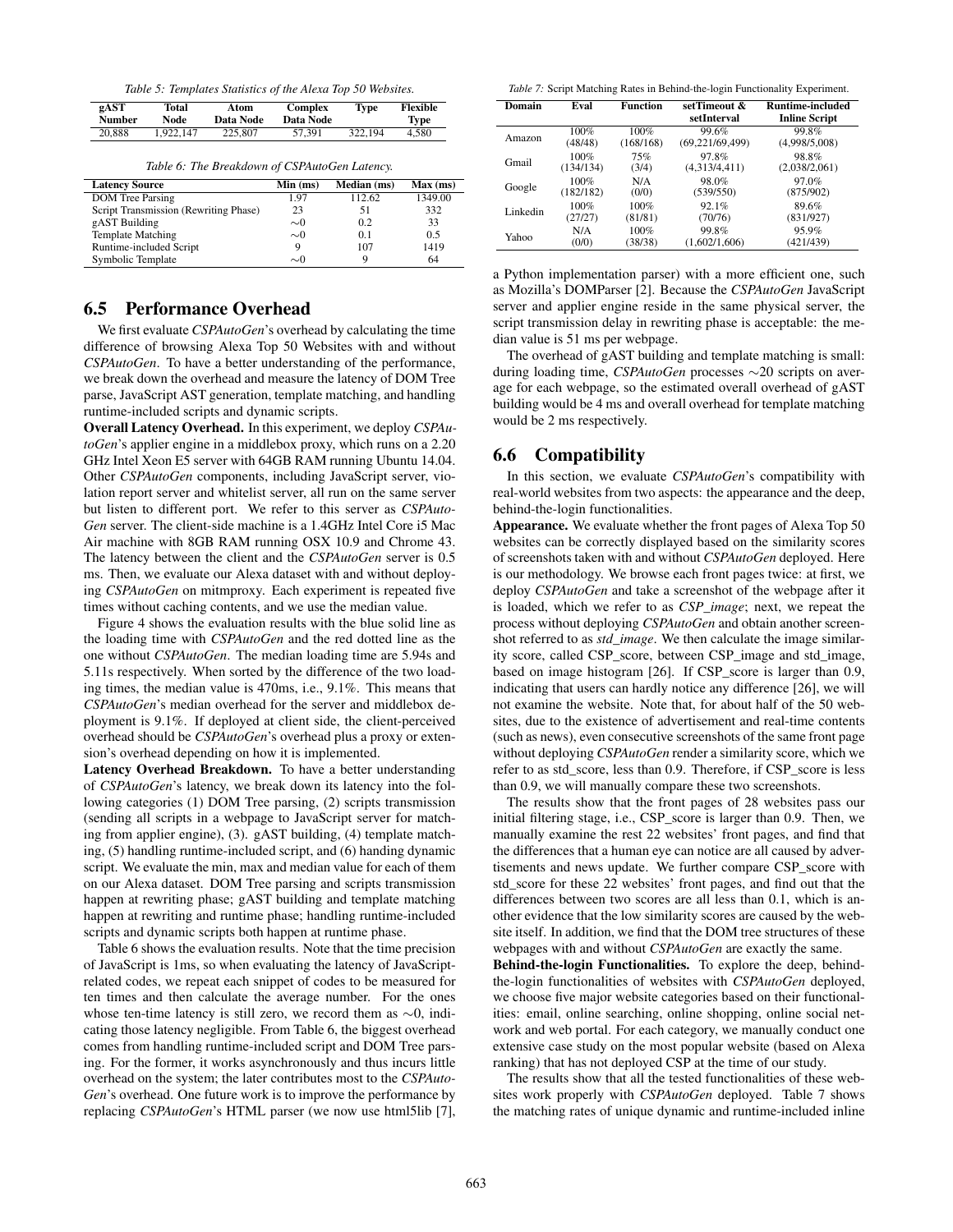scripts that *CSPAutoGen* has encountered and processed in the experiment. Now we introduce the experiment details.

*Email—Gmail.* We register and log into a new Google account. Then, we send ten emails to different recipients with various attachments, links and photos from this account. All the ten recipients can receive the emails successfully. Next, these recipients reply to the emails with different attachments and contents. We can receive all these emails and the client-side Gmail with *CSPAutoGen* deployed can correctly render the contents. For the ones with attachments, we successfully download all of them from graphic user interface.

*Online Searching—Google.* We use the Google account in the Gmail experiment, and search ten different keywords on different Google products. These products include Google Search, Google Images, Google Books, Google Maps, Google Shopping, Google Videos, Google News, Google Flights and Google Apps. All the searching results can be displayed correctly. Then, we use Google's advanced search functionality, searching ten times with random conditions.

*Online Shopping—Amazon.* We register and log into an Amazon account. Then, we search ten different products, such as jewelry and books. After reviewing product descriptions and customer reviews, we successfully purchase a book and a coffee maker with a newly-added credit card.

*Online Social Network—Linkedin.* Because both *Facebook* and *Twitter* have deployed CSP, we use *Linkedin* in the experiment. We register and log into a new Linkedin account. Then, we upload a photo, publish a post, search and connect to five people. Next, we like, comment and share two posts from these connections. Lastly, we send messages to two people, one connected with the account and one not.

*Web Portal—Yahoo.* We register a Yahoo account via Audio code and log into the account. Then we open ten news/posts belonging to different categories. We like, comment on two news and then share them to our Facebook and Twitter accounts.

# 7. DISCUSSION

Inline CSS. In this version of *CSPAutoGen*, we do not disable inline CSS. However, *CSPAutoGen* is easily extendable to support disabling inline CSS without incurring compatibility issues, as what we did for JavaScript, and we plan to support disabling inline CSS in next version of *CSPAutoGen*. Note that even if *CSPAutoGen* does not support disabling inline CSS, an attacker cannot inject JavaScript embedded in CSS rules because injected scripts are blocked by *CSPAutoGen*.

Obfuscated Code. Code obfuscation does not influence the generation of gAST and symbolic templates, because obfuscated code is still parsed and executed in the browser. In addition, the number of flexible types in obfuscated code is similar to the one in normal code, because most of the strings in obfuscated code are inferred as const or enum type.

Event Triggering. In the headless browser cluster of the training phase, we triggered all the registered events. However, the triggering does not have any effects on the template generation. The reason is that we obtain all the scripts in the DOM, no matter they are triggered or not. The only exception is that when dynamic scripts or runtime-included scripts are embedded inside an event handler, but in practice we did not find any web developers did so.

Script Execution Sequence. *CSPAutoGen* does not change the original script execution sequence, i.e., both synchronous and asynchronous scripts are still executed the way as they are. For example, synchronous scripts inside *eval* or *eval*-like functions are executed synchronously through symbolic templates, an essentially built-in function call; asynchronous, runtime-included, inline scripts are executed inside DOM event handlers, an asynchronous script execution method.

# 8. RELATED WORK

In this section, we first introduce several works in automatic enforcement of CSP. Then we present past works preventing XSS attacks. Lastly, we discuss related works in academia and industry using rewriting and AST techniques.

Automatic Enforcement of CSP. Researchers have proposed several interesting works on automatic enforcement of CSP [12,14,17, 23]. The first work of facilitating CSP adoption is deDacota [12]. Primarily, it statically rewrites ASP.NET applications to separate data and codes; AutoCSP [14] uses dynamic taint analysis in PHP to find trusted elements of dynamically generated HTML pages and then infers a policy to block untrusted elements, while allowing trusted ones. Both AutoCSP and deDacota are white-box approaches, i.e., they need to access target application's codes and require server modifications. Moreover, neither AutoCSP nor deDacota can securely transform runtime-included inline scripts or dynamic scripts to comply with the strictest CSP. As a comparison, *CSPAutoGen* requires no server-side modifications, and allows trusted runtime-included inline scripts and dynamic scripts.

A black-box approach, autoCSP [17], first generates strictest policies and then gradually relaxes them by adding the scripts received from users' violation reports to its whitelist. Kerschbaumer *et al.* [23] adopt crowdsourcing approach to collect JavaScripts' hashes and then generate CSP rules based on these collected hashes, i.e., they adopt strict string matching for inline scripts. Neither of the aforementioned approaches can process inline scripts with runtime information, runtime-included inline scripts and dynamic scripts. According to our manual analysis, 46 of Top 50 Alexa websites contain such script usages. That is, they cannot be deployable with real-world websites. As a comparison, *CSPAutoGen* is compatible with all Alexa Top 50 websites.

To defend against XSS attacks, other than CSP, researchers have also proposed many approaches before, which can be further classified as sever-side methods [9,10,19,21,22,29,30,36–38,40,42] and client-side methods [20, 32]. We focus on the deployment of CSP, because it has been adopted by all major browsers and standardized by W3C [1].

Server-side Defenses of XSS Attacks. XSS-GUARD [10] dynamically determines legitimate scripts and removes illegitimate ones from responses. However, since it only works at server side, XSS-GUARD cannot determine whether dynamic scripts are legitimate or not. As a comparison, *CSPAutoGen* can address both static scripts and dynamic scripts. BLUEPRINT [30] proposes an approach to ensure the safe construction of the intended HTML parse tree on the client without changing browser. Template-based approaches [36, 37] propose novel web frameworks that incorporate correct sanitization based on contexts. There are also many works based on server-side input sanitization [9, 19, 40]. All the aforementioned approaches require server-side modifications. As a comparison, *CSPAutoGen* has a much more flexible deployment model, which can be at a server, client, or middlebox.

Many other XSS defenses are based on flow analysis or taint tracking [21, 22, 29, 29, 31, 38, 42]. Compared with *CSPAutoGen*, such programming analysis requires server modification and is bound to a certain programming language. For example, Taj [42] works specifically for Java, while Pixy [21] only operates on PHP.

Client-side Defenses of XSS Attacks. Lekies *et al.* [27] focus on detecting DOM-based XSS vulnerabilities using taint analysis approach. Saxena et al. [39] highlight a new class of vulnerabilities, referred to as client-side validation vulnerabilities, and propose a